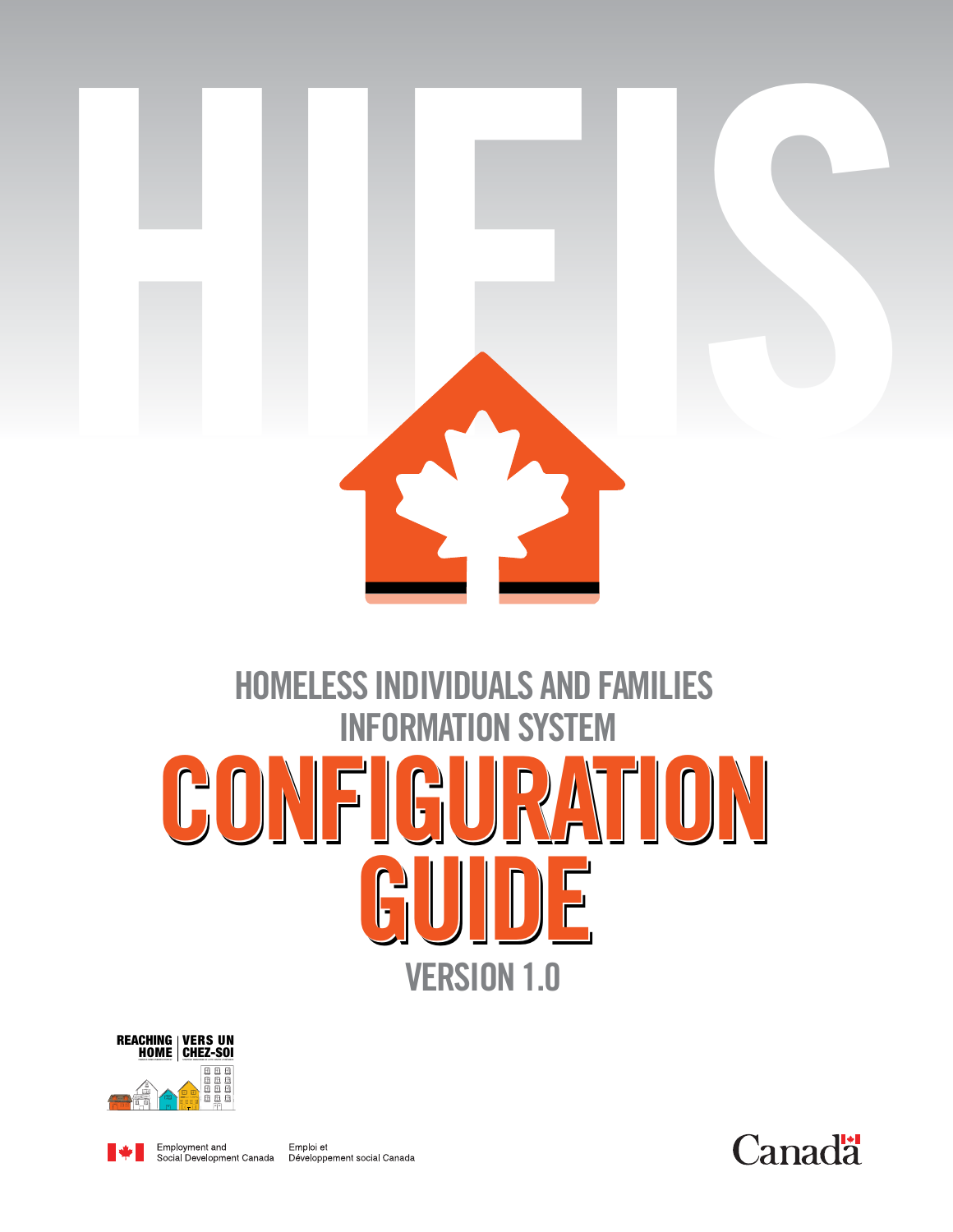This publication is available for download at [canada.ca/publicentre-ESDC.](http://www12.esdc.gc.ca/sgpe-pmps/h.4m.2@-eng.jsp?utm_campaign=not-applicable&utm_medium=vanity-url&utm_source=canada-ca_publicentre-esdc) It is also available upon request in multiple formats (large print, Braille, MP3, audio CD, e-text CD, DAISY, or Accessible PDF), by contacting 1-800-O-Canada (1-800-622-6232). By teletypewriter (TTY), call 1-800-926-9105.

© Her Majesty the Queen in Right of Canada, 2018

For information regarding reproduction rights: [droitdauteur.copyright@HRSDC-RHDCC.gc.ca..](mailto: droitdauteur.copyright@HRSDC-RHDCC.gc.ca)

#### **PDF**

Cat. No.: Em12-56/4-2019E-PDF ISBN/ISSN: 978-0-660-29938-9

#### **ESDC**

Cat. No. : SSD-220-03-19E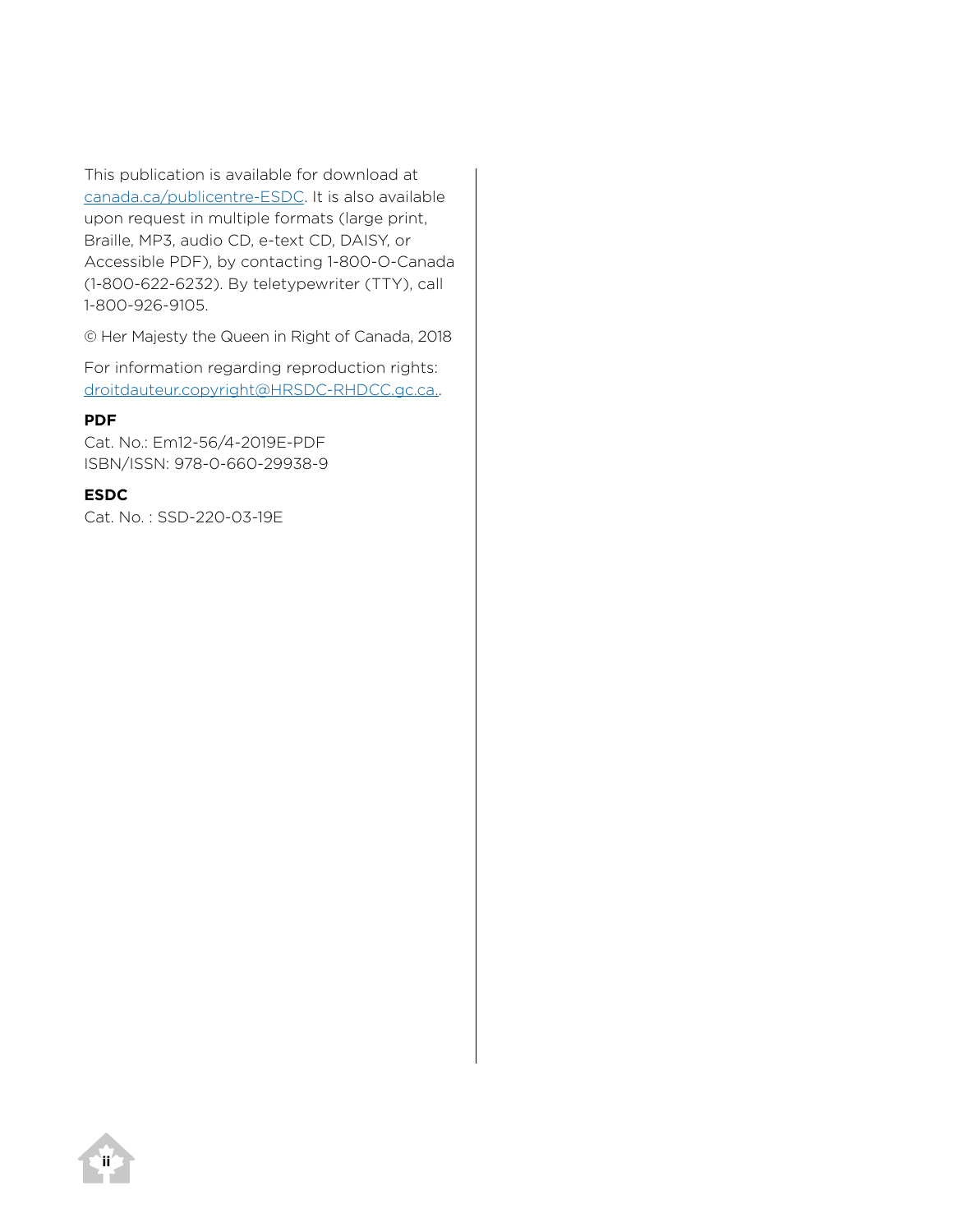# **Contents**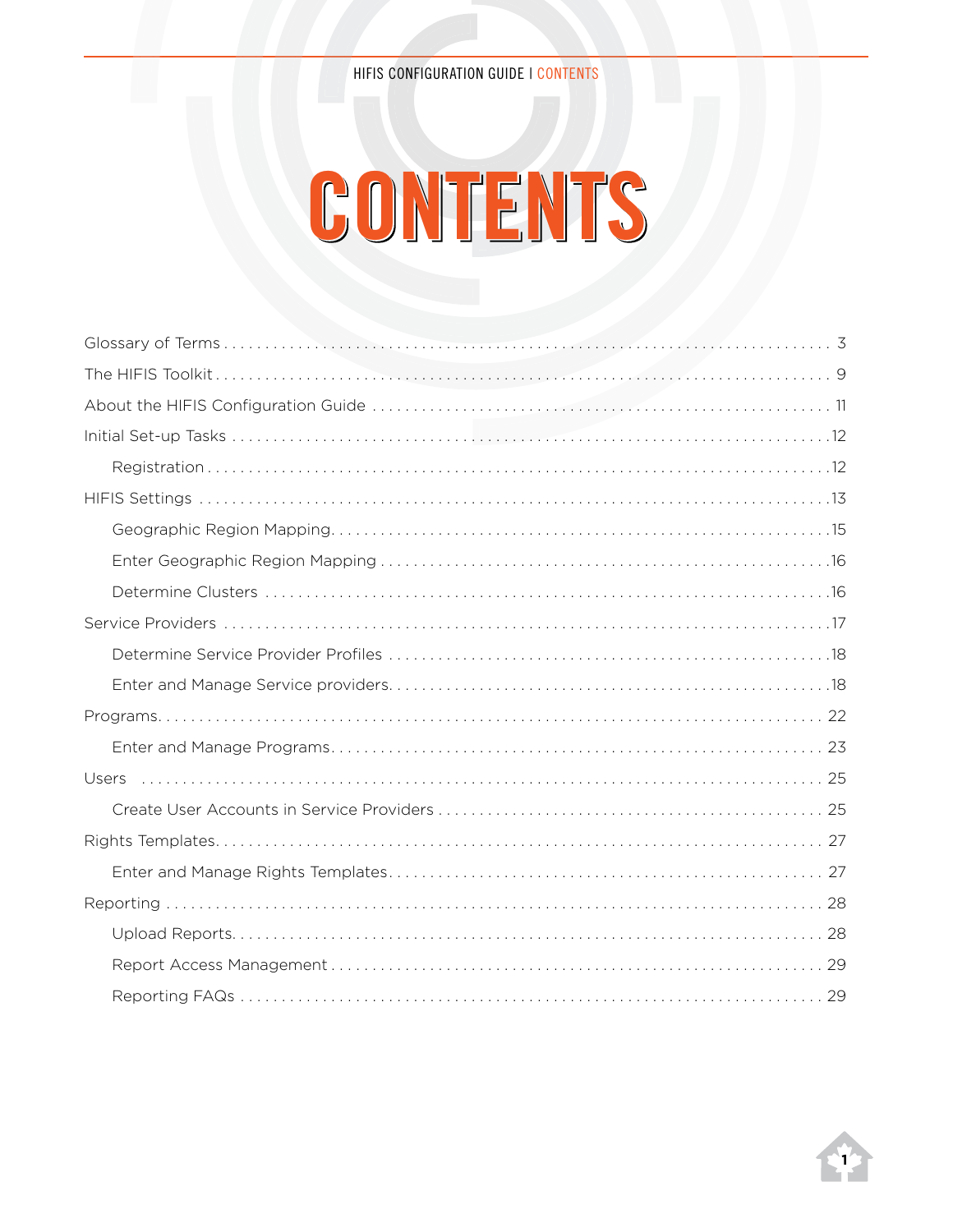#### HIFIS CONFIGURATION GUIDE | CONTENTS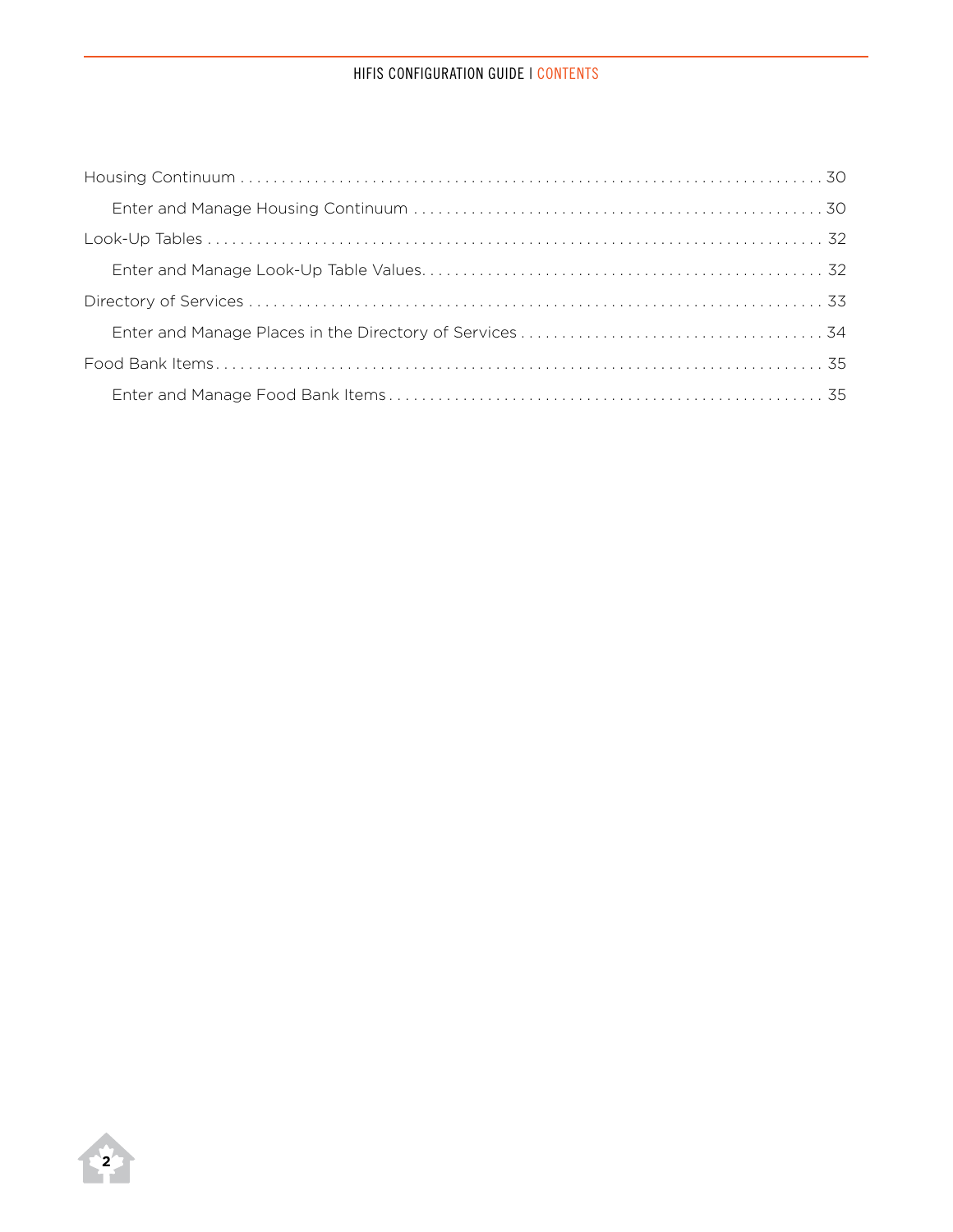# **Glossary of terms**

| <b>Term</b>             | <b>Definition</b>                                                                                                                                                                                                                                               |
|-------------------------|-----------------------------------------------------------------------------------------------------------------------------------------------------------------------------------------------------------------------------------------------------------------|
| Admissions              | The process of admitting an individual or family that<br>is homeless or at-risk of homelessness into a service<br>provider.                                                                                                                                     |
| At-risk of Homelessness | Individuals or families who are not homeless, but<br>whose current economic and/or housing situation<br>is precarious or does not meet public health and<br>safety standards.                                                                                   |
| <b>Bed Selection</b>    | A graphical display of a shelter's rooms and beds.                                                                                                                                                                                                              |
| <b>Bulletin</b>         | A message that can be read by users who are<br>logged in to HIFIS.                                                                                                                                                                                              |
| Case Management         | Refers to intentional and collaborative service<br>planning between service providers and their<br>clients. The "intent" of the interactions differentiates<br>various forms of case management. For example,<br>case managers can specialize in the following: |
|                         | <b>Service Navigation:</b> Connecting clients to<br>appropriate services using information gathered<br>through triage and assessment. Includes completing<br>paperwork for various waiting lists and following up<br>on referrals.                              |
|                         | <b>E Housing-Based Case Management: Helping</b><br>clients to reduce acuity in the areas of life that<br>present risks to a tenancy. Includes arranging and<br>coordinating a range of services to meet client<br>needs.                                        |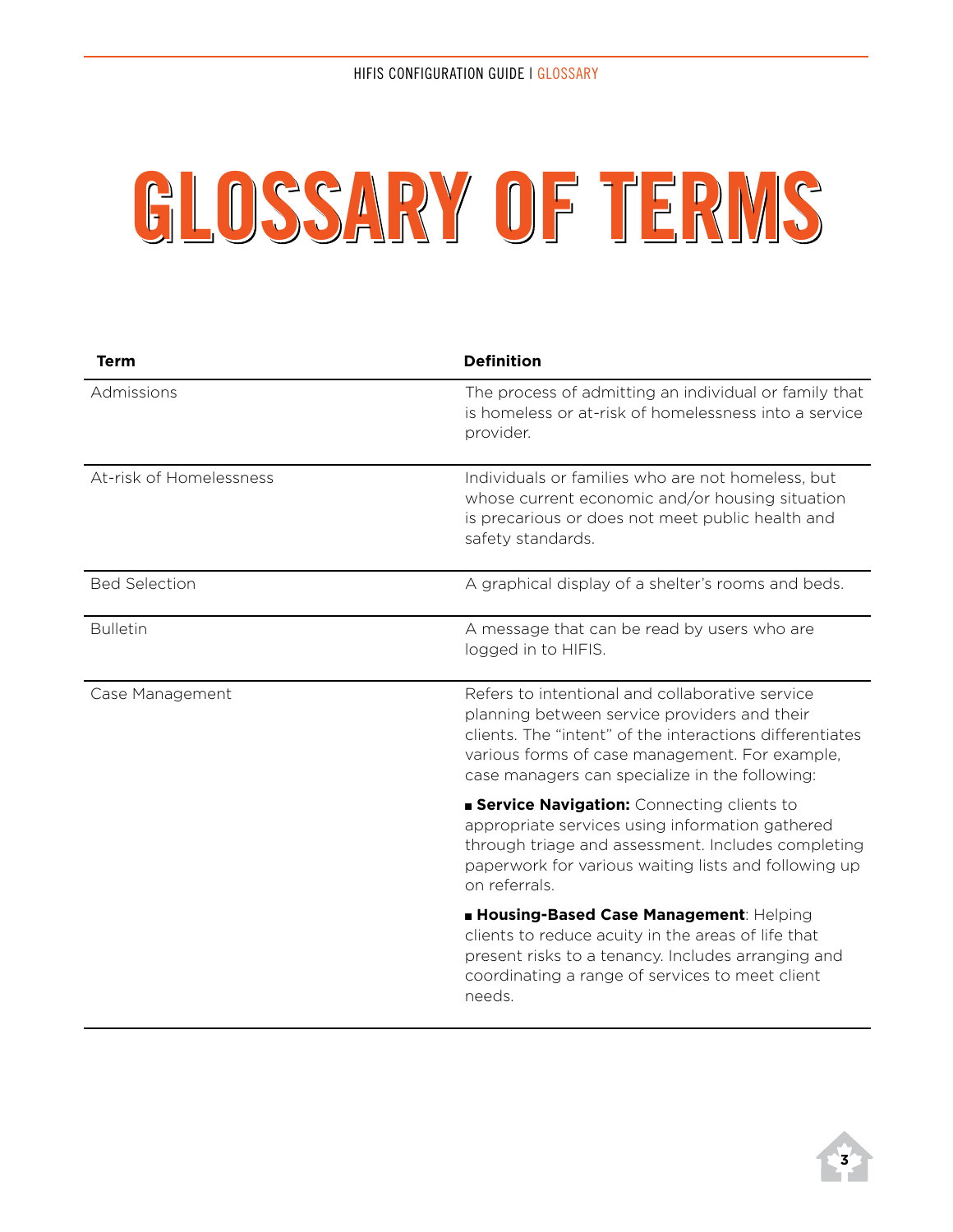| <b>Term</b>                              | <b>Definition</b>                                                                                                                                                                                                                                                                                                                                  |
|------------------------------------------|----------------------------------------------------------------------------------------------------------------------------------------------------------------------------------------------------------------------------------------------------------------------------------------------------------------------------------------------------|
| <b>Chronic Homelessness</b>              | People who are currently experiencing<br>homelessness and meet at least one of the<br>following criteria:                                                                                                                                                                                                                                          |
|                                          | have a total of at least six months (180 days) of<br>homelessness over the past year; or                                                                                                                                                                                                                                                           |
|                                          | have recurrent experiences of homelessness over<br>the past three years, with a cumulative duration of<br>at least 18 months (546 days).                                                                                                                                                                                                           |
| Client                                   | An individual or family that is experiencing<br>homelessness or at-risk of homelessness who has<br>accessed or is currently accessing services provided<br>by a service provider.                                                                                                                                                                  |
| Client Consent Form                      | An agreement between the client and the service<br>provider that provides the service provider consent<br>on the collection, retention, and sharing of an<br>individual's data.                                                                                                                                                                    |
| Cluster                                  | A functionality in HIFIS allowing the data of clients<br>from specific service providers to be isolated.<br>Service providers in clusters can only view data<br>within their designated cluster.                                                                                                                                                   |
| Community Advisory Board (CAB)           | Local organizing committee responsible for<br>approving the Community Plan and recommending<br>projects for funding to the Community Entity.                                                                                                                                                                                                       |
| Community Data- Sharing Agreement (CDSA) | An agreement signed by service providers that<br>governs data-sharing within a community. The<br>CDSA outlines a common understanding of what<br>information is to be shared and why, detailing<br>privacy and security protocol decisions, the quality<br>of data to be provided, data entry protocols and<br>relevant data management practices. |
| <b>Contributing Factors</b>              | Life events that have played a role in leading<br>the client to requiring assistance from a service<br>provider.                                                                                                                                                                                                                                   |

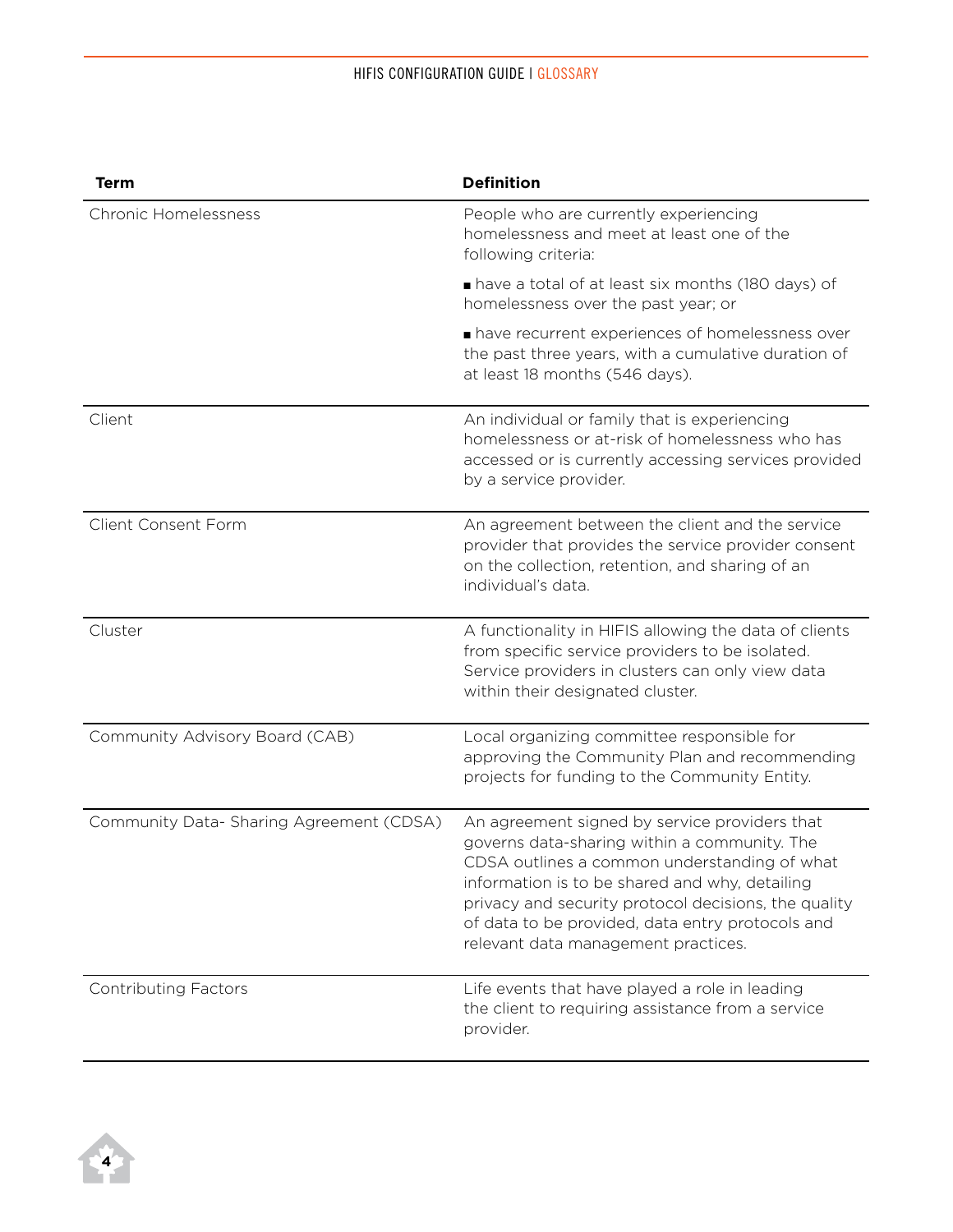| <b>Term</b>                                                     | <b>Definition</b>                                                                                                                                                                                                                                                                                                                                                                                                                                                                                                                                          |
|-----------------------------------------------------------------|------------------------------------------------------------------------------------------------------------------------------------------------------------------------------------------------------------------------------------------------------------------------------------------------------------------------------------------------------------------------------------------------------------------------------------------------------------------------------------------------------------------------------------------------------------|
| <b>Coordinated Access</b>                                       | A way for communities to bring consistency to the<br>process by which people experiencing or at risk of<br>homelessness access housing and related services<br>within a geographic area. Core components of<br>a strong Coordinated Access system include a<br>Housing First approach; real-time data about the<br>supply of and demand for housing resources; and a<br>streamlined service-delivery approach with access<br>points to service, a standardized workflow for<br>triage and assessment; prioritization and vacancy<br>matching and referral. |
| Custom Tables                                                   | HIFIS module that is used to create customized<br>records for service providers whose needs exceed<br>the defaults of the application. Custom tables are<br>used to gather information on clients with user-<br>created fields.                                                                                                                                                                                                                                                                                                                            |
| Data Provision Agreement (DPA)                                  | An agreement between ESDC and a HIFIS Lead<br>organization that authorizes ESDC's quarterly<br>collection of the non-directly identifiable data-fields<br>in exchange for HIFIS.                                                                                                                                                                                                                                                                                                                                                                           |
| Family Head                                                     | Where individuals are part of a family, the Family<br>Head is the person who has been identified as the<br>lead for the family as a whole (e.g., the primary<br>parent or guardian responsible for dependents).                                                                                                                                                                                                                                                                                                                                            |
| <b>HIFIS Administrator</b>                                      | The role that is responsible for the administrative<br>functions within HIFIS (e.g., configuration, data<br>integrity, backups).                                                                                                                                                                                                                                                                                                                                                                                                                           |
| Homeless Individuals and Families Information<br>System (HIFIS) | Developed by ESDC in collaboration with<br>communities, HIFIS is a comprehensive data<br>collection, reporting and case management system<br>that supports the day-to-day operations of housing<br>and homelessness response service providers.<br>HIFIS is designed to support the implementation<br>of Coordinated Access by allowing multiple service<br>providers from the same community to access<br>real-time data and refer clients to the appropriate<br>services at the right time.                                                              |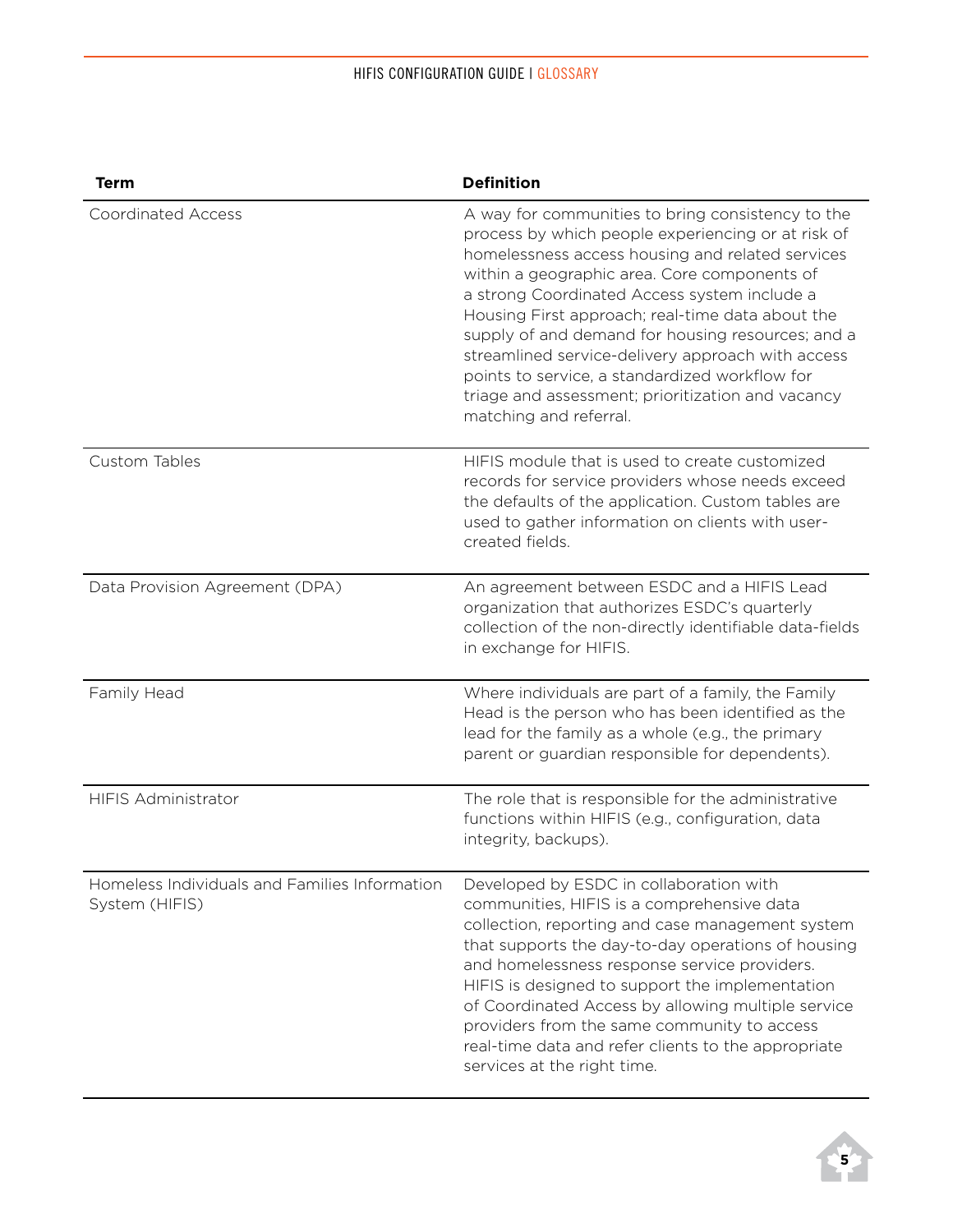| <b>Term</b>                                          | <b>Definition</b>                                                                                                                                                                                                                                                                                                                                                                                                                                                                                                          |
|------------------------------------------------------|----------------------------------------------------------------------------------------------------------------------------------------------------------------------------------------------------------------------------------------------------------------------------------------------------------------------------------------------------------------------------------------------------------------------------------------------------------------------------------------------------------------------------|
| <b>HIFIS Host</b>                                    | Organization that has the servers on which HIFIS is<br>installed and where client information is stored.                                                                                                                                                                                                                                                                                                                                                                                                                   |
| <b>HIFIS Lead</b>                                    | Depending on the context, refers to the<br>organization or dedicated staff responsible for<br>the initial set-up, implementation and ongoing<br>maintenance of HIFIS.                                                                                                                                                                                                                                                                                                                                                      |
| <b>HIFIS Program</b>                                 | A label or tag created by the community to group<br>client transactions by category. For example, HIFIS<br>Programs can be used to track similar kinds of<br>services (e.g., shelter stays, youth programming<br>or assistance provided during a natural disaster)<br>or goods and services funded by the same source<br>(e.g., certain supportive housing units in a building).<br>Reports can be generated using HIFIS programs,<br>summarizing service transactions either within or<br>across HIFIS service providers. |
| <b>HIFIS Service Provider</b>                        | Organized and logical "set of services" that is<br>available to individuals and families. HIFIS Service<br>Providers share client information based on their<br>individualized access rights, which are assigned to<br>specific staff roles in the housing and homelessness<br>response system.                                                                                                                                                                                                                            |
| Homelessness Management Information<br>System (HMIS) | A tool that captures records client-level data and<br>manages service provider information over time<br>within a housing and homelessness response<br>system. The Homeless Individuals and Families<br>Information System (HIFIS) is one type of HMIS.                                                                                                                                                                                                                                                                     |
| <b>Housing First</b>                                 | An approach that involves moving people<br>experiencing homelessness - particularly people<br>experiencing chronic homelessness -rapidly from<br>the street or emergency shelters into stable and<br>long-term housing, with supports.                                                                                                                                                                                                                                                                                     |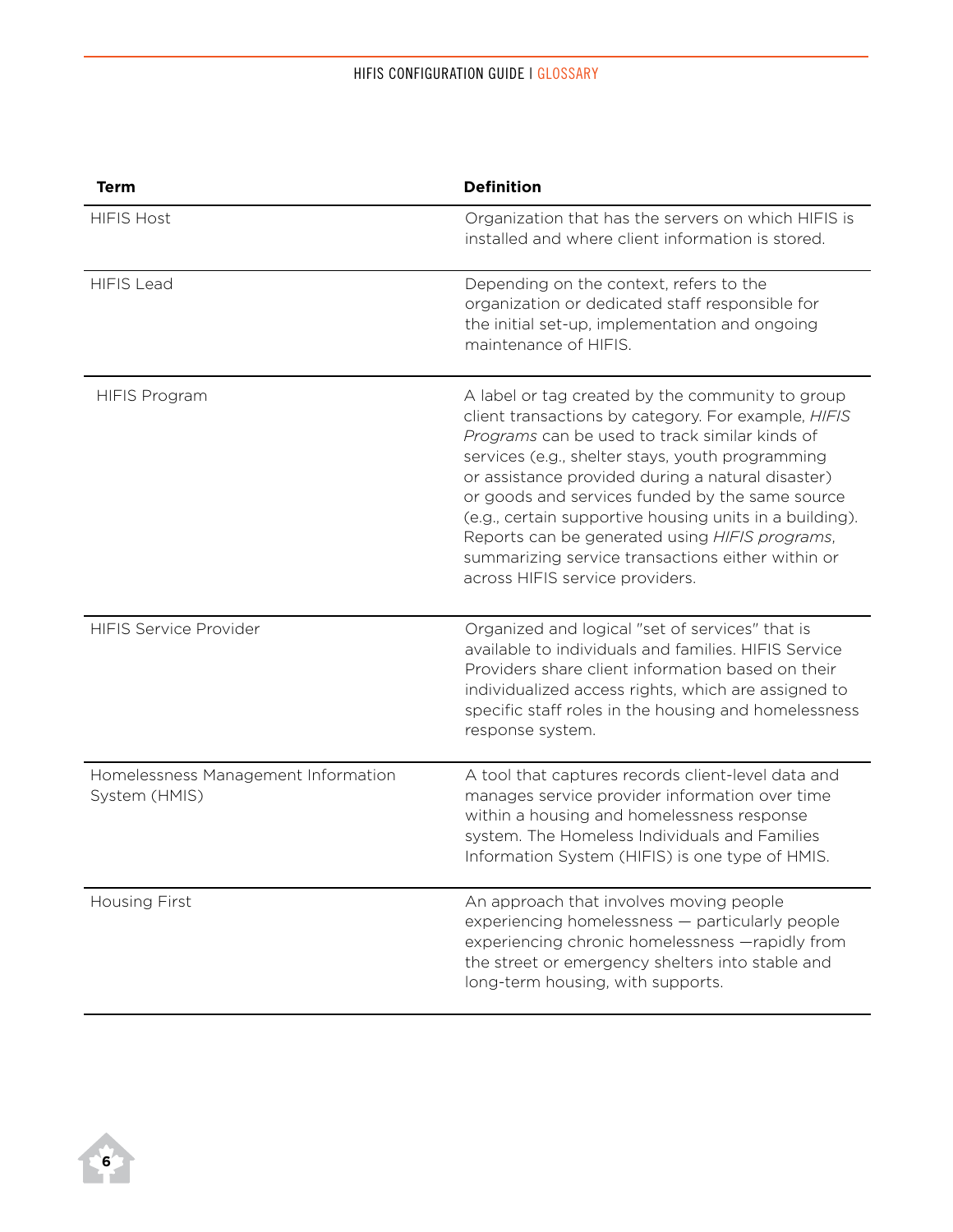| <b>Term</b>                              | <b>Definition</b>                                                                                                                                                                                                                                                                                                          |
|------------------------------------------|----------------------------------------------------------------------------------------------------------------------------------------------------------------------------------------------------------------------------------------------------------------------------------------------------------------------------|
| Housing and Homelessness Response System | Refers to all the service providers within a<br>geographic boundary that help individuals and<br>families with their housing challenges. In an<br>integrated system with Coordinated Access, service<br>providers most often use the same Homeless<br>Individuals and Families Information System (HIFIS)<br>installation. |
| Life Events                              | Life Events are defined as discrete experiences that<br>disrupt an individual's usual activities causing a<br>substantial change and readjustment.                                                                                                                                                                         |
| Local Help Desk                          | A service established by a community that supports<br>HIFIS users to manage the system and resolve<br>technical issues, including incident management,<br>service requests, problem management, advance<br>support, and release management.                                                                                |
| Look-up Tables                           | A functionality that is used to add, edit, or remove<br>values that appear in the drop-down menus<br>throughout HIFIS.                                                                                                                                                                                                     |
| Modules                                  | Key components of HIFIS organized by functions<br>or similar types of service transactions (e.g., Case<br>Management, Housing Placement, Directory of<br>Services, Food Bank).                                                                                                                                             |
| Person(s) with Lived Experience          | Individual or family that has experienced<br>homelessness.                                                                                                                                                                                                                                                                 |
| Primary Service Provider                 | A service provider with the ability to modify the<br>mandatory fields and look-up table values of service<br>providers placed underneath it.                                                                                                                                                                               |
| Privacy Assessment                       | Process used to determine how service delivery<br>could affect the privacy of an individual or family,<br>with the goal of ensuring that privacy issues are<br>identified and resolved or mitigated.                                                                                                                       |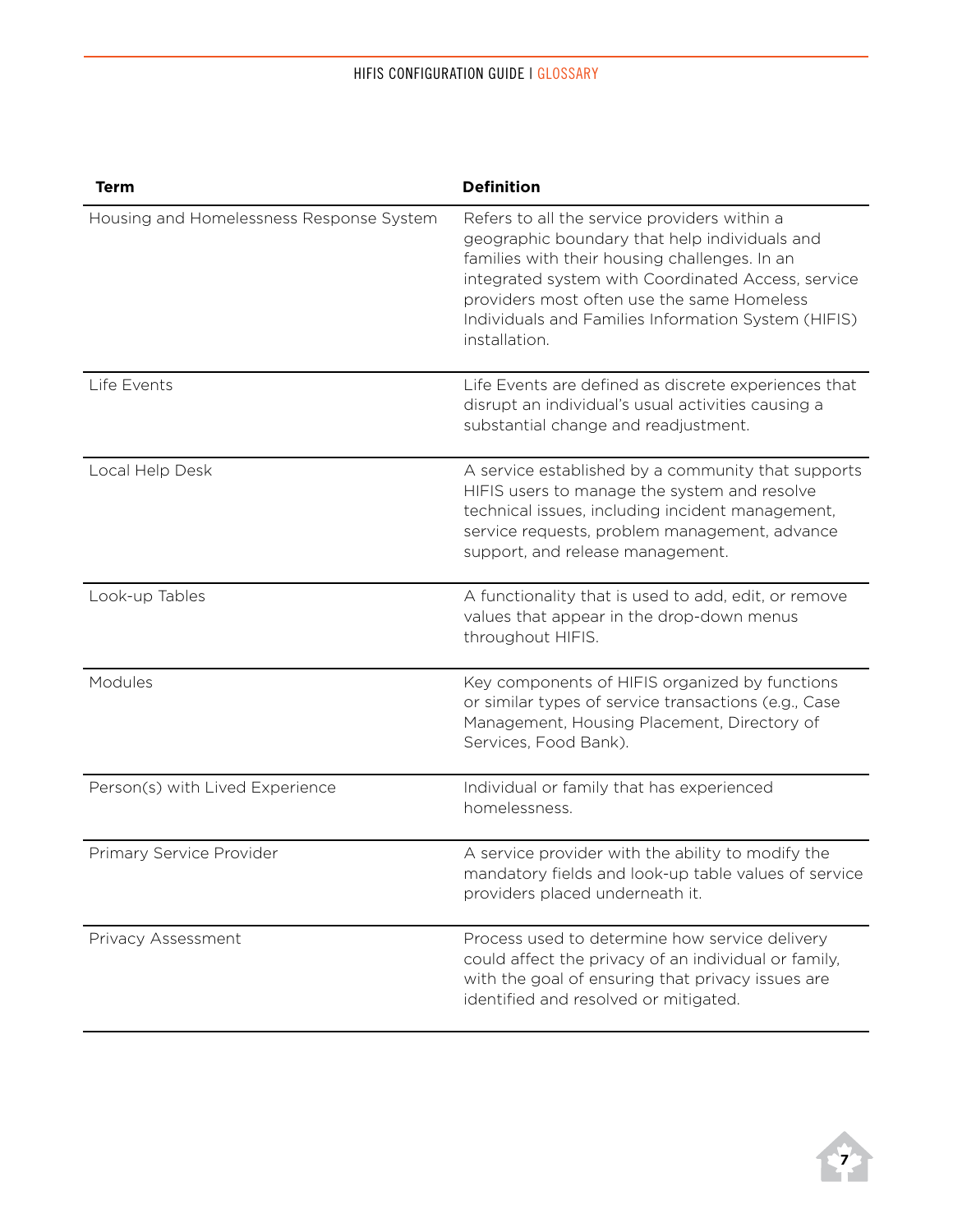| <b>Term</b>                                                                         | <b>Definition</b>                                                                                                                                                                                                                               |
|-------------------------------------------------------------------------------------|-------------------------------------------------------------------------------------------------------------------------------------------------------------------------------------------------------------------------------------------------|
| Rights Templates                                                                    | Functionality that allows an administrator to<br>apply the same user rights to multiple HIFIS users<br>depending upon their roles and/or responsibilities.                                                                                      |
| Service Provider                                                                    | Organization in the housing and homelessness<br>response system that has staff who directly interact<br>with clients to help them address their housing<br>challenges.                                                                          |
| Service Prioritization Decision Assistance Tool<br>(SPDAT)                          | An assessment tool for frontline workers developed<br>by OrgCode Consulting to inform prioritization in a<br>Coordinated Access system and also support case<br>management.                                                                     |
| Super-user                                                                          | A service provider's HIFIS specialist with special<br>privileges needed to administer and maintain the<br>system as well as train HIFIS users.                                                                                                  |
| User Rights                                                                         | Govern ways by which a user can access HIFIS<br>modules and view information. Rights specify if a<br>user can see, edit, and/or delete data.                                                                                                    |
| Violence Against Women shelter (VAW)                                                | A service provider that caters specifically to women<br>and their children who are fleeing violence, or the<br>threat of violence.                                                                                                              |
| Vulnerability Index Assessment (VAT)                                                | An assessment tool for frontline workers developed<br>by Downtown Emergency Service Centre to<br>measure a person's vulnerability, which could be<br>used to prioritize who should receive service first.                                       |
| Vulnerability Index - Service Prioritization<br>Decision Assistance Tool (VI-SPDAT) | Self-reported survey used to quickly determine<br>a client's acuity. This triage tool is not designed<br>to provide extensive detail about a client's<br>vulnerability. Results can be confirmed or refined<br>through a full SPDAT assessment. |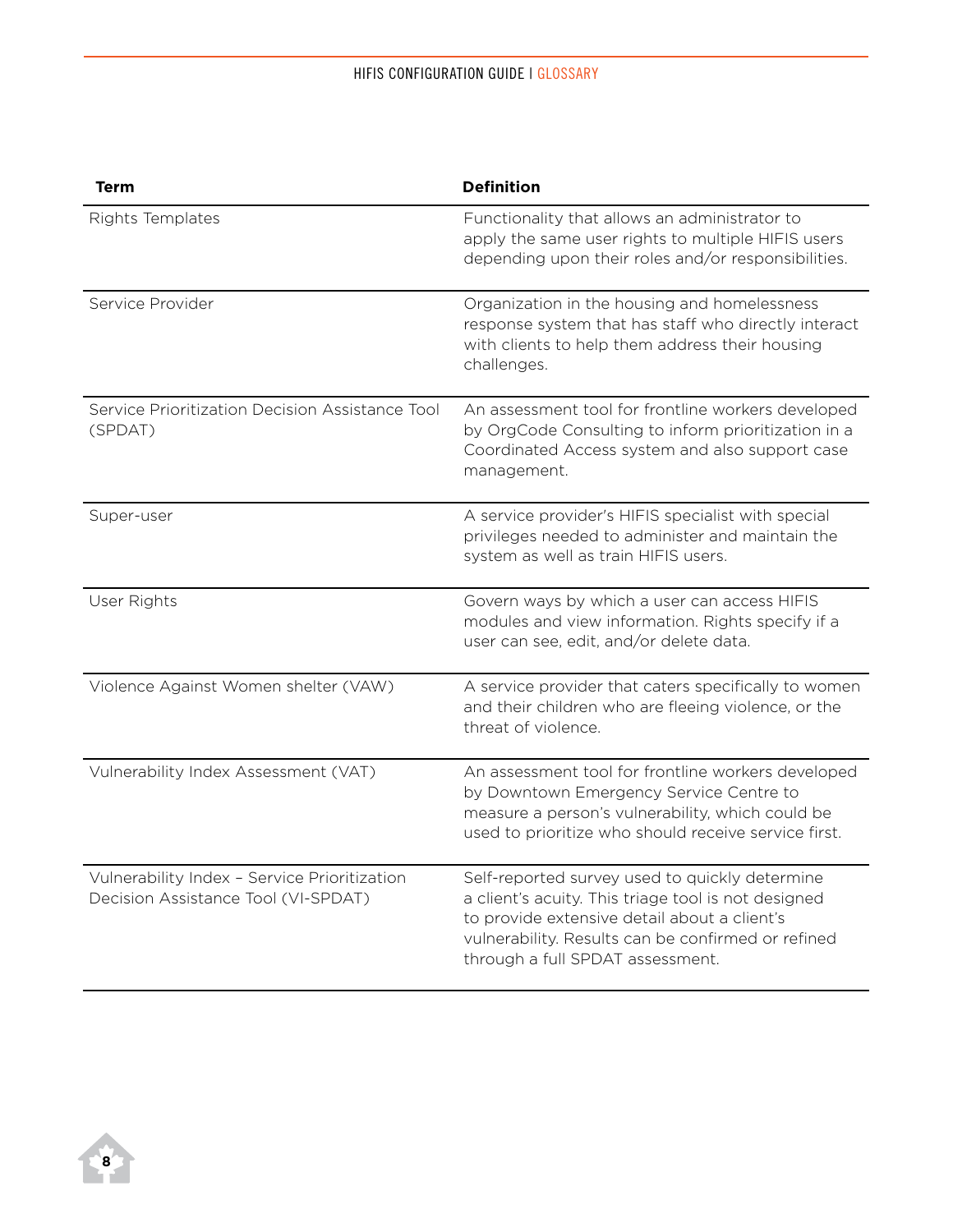# **The HIFIS Toolkit**

Ver the last two decades, the ways to<br>
measure the extent of homelessness<br>
have significantly evolved in Canada.<br>
The dedication of service providers and<br>
municipal and provincial governments to collect ver the last two decades, the ways to measure the extent of homelessness have significantly evolved in Canada. The dedication of service providers and and share data through the Homeless Individuals [and Families Information System \(HIFIS\)](https://www.canada.ca/en/employment-social-development/programs/homelessness/hifis.html) and [Point-in-Time counts](https://www.canada.ca/en/employment-social-development/programs/homelessness/resources/point-in-time.html) is at the centre of this success. When used jointly, these data collection efforts provide a comprehensive local and national picture of homelessness. For the first time in history, Canadians have quality data that supports policy and program development, as well as strategic planning in the homelessness sector.

As Canada is moving forward with the [National](https://www.placetocallhome.ca/)  [Housing Strategy](https://www.placetocallhome.ca/) and Reaching Home: Canada's [Homelessness Strategy](https://www.canada.ca/en/employment-social-development/programs/homelessness.html), collecting, managing and sharing data becomes more important than ever to advance the collective understanding of homelessness and to support decision-making. In particular, Reaching Home emphasizes coordinated access and introduces a data-driven, clientcentred approach to serve individuals and families experiencing or at risk of homelessness.

In this context, the Government of Canada is committed to continuously enhance HIFIS in order to support communities in their data collection and efforts to eliminate homelessness. Recognizing that HIFIS modernization is driven by the homelessness sector's needs, a National HIFIS working group was created in 2018 to leverage the expertise of communities and experts and help guide HIFIS enhancements.

HIFIS is designed to support coordinated access by allowing multiple service providers from the same community to access real-time homelessness data through a community-wide system available via web-enabled devices, such as laptops, smartphones and tablets. HIFIS also allows communities to document the number, characteristics, and needs of homeless individuals and families, as well as the number of people receiving services.

To meet Reaching Home requirements and implement coordinated access systems, communities have to adapt their business model, which encompasses developing and adopting new governance frameworks and data management strategies. Doing so requires planning, committing resources and training to promote data literacy and instill a data-driven culture.

To assist communities in this transformation, ESDC has developed a HIFIS Toolkit composed of four guides. These guides cover the following topics: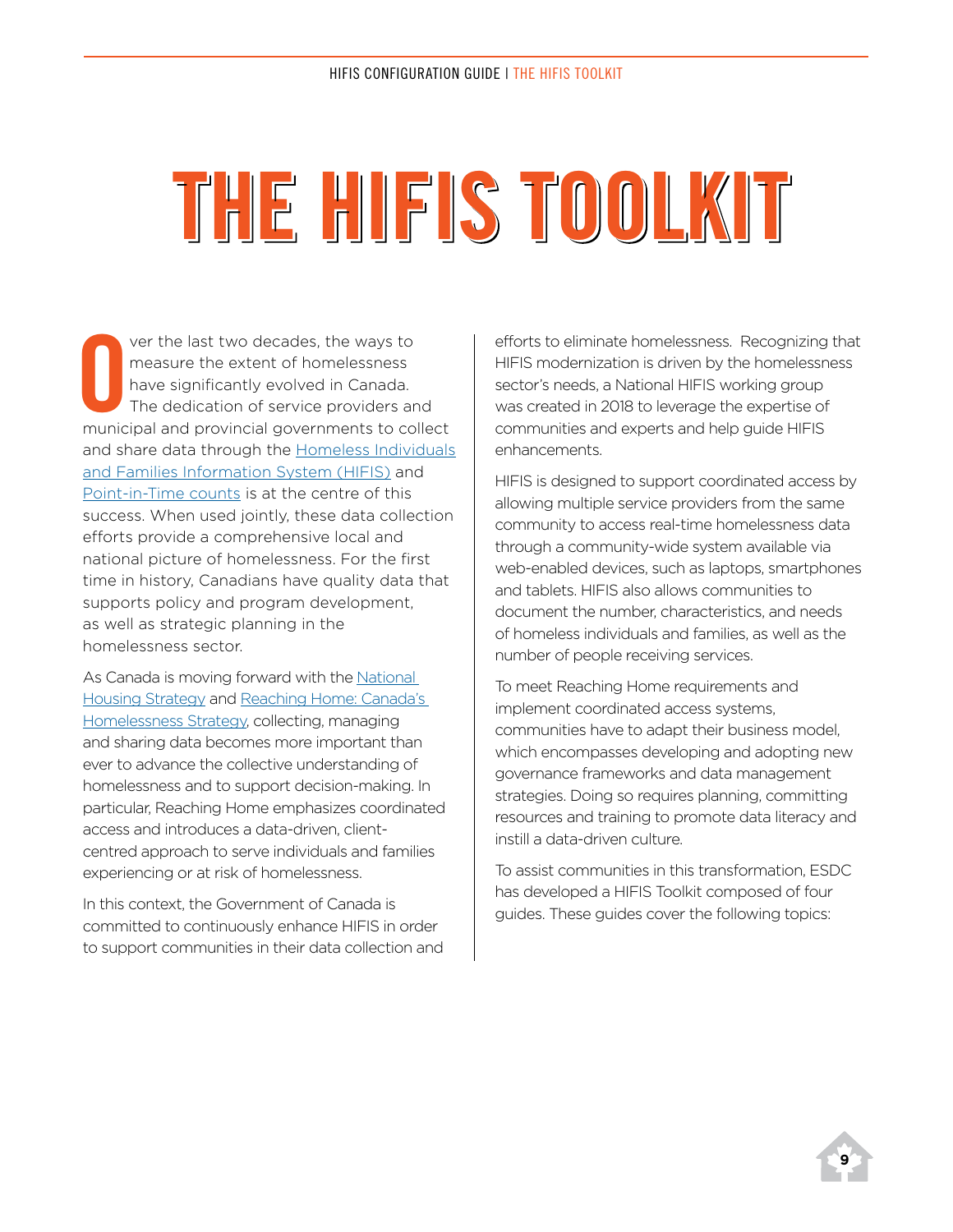- 1. **Implementation** Provides guidance from planning to the deployment and maintenance of HIFIS.
- 2. **Installation** Describes the technical requirements, architecture and installation procedures.
- 3. **Configuration** Explains the configuration procedures to align with community's business needs.
- 4. **User instruction** Gives a description of each function and how to use it.

Communities using HIFIS become part of a pan-Canadian movement that is building a datadriven culture to advance the understanding of homelessness in Canada. By working together, we can support the most vulnerable Canadians in providing access to safe, stable and affordable housing and reduce chronic homelessness nationally by 50% by 2027–2028.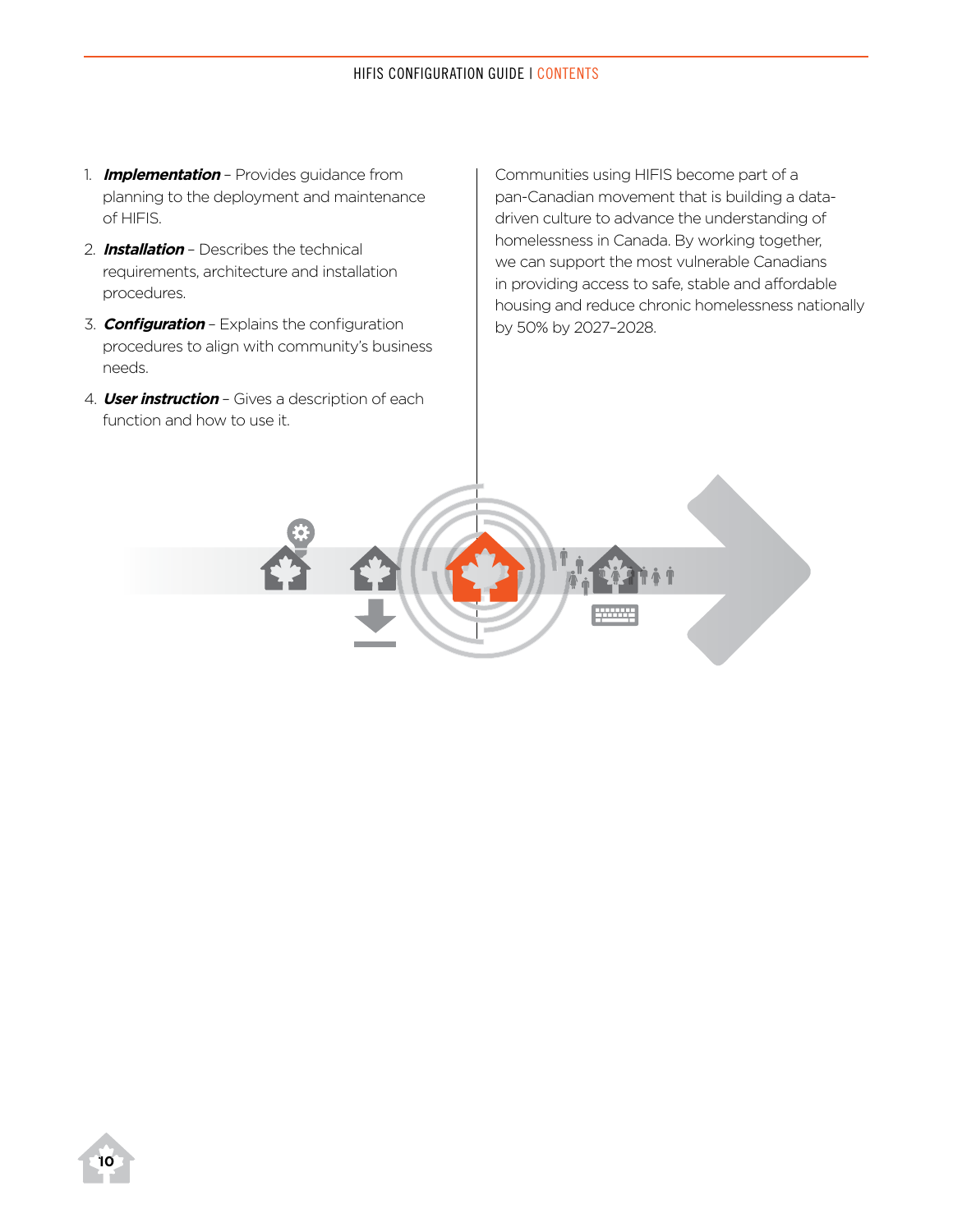# **ABOUTTHEHIFIS CONFIGURATION GUIDE**

The Configuration Guide is for the business<br>
analyst or project manager who needs<br>
step-by-step instructions to set up and<br>
configure HIFIS to support the community<br>
business model and coordinated access systems. *he Configuration Guide* is for the business analyst or project manager who needs step-by-step instructions to set up and configure HIFIS to support the community Proper configuration will help communities access information that supports their daily operations and helps measure progress on preventing and reducing homelessness. *The Configuration Guide* covers the configuration of programs, rights templates, look-up tables, reports and others.

The guide should be used with *the Implementation Guide*, which gives an overview of the steps required to implement HIFIS,

including those required before configuring, and explains the considerations for the configuration. For details on how to install HIFIS on a server and technology required to support the system, refer to the *HIFIS Installation Guide*.

For more information to support the implementation and management of HIFIS, you can visit the [Homelessness Learning Hub.](https://www.homelessnesslearninghub.ca/)

To stay connected and get the latest updates on HIFIS, please confirm your interest by sending your consent at [support@hifis.ca.](mailto: support@hifis.ca.)

For any questions or enquiries, you can contact the HIFIS Clients Support Centre at **1-866-324-2375** or [support@HIFIS.ca](mailto: support@hifis.ca.)

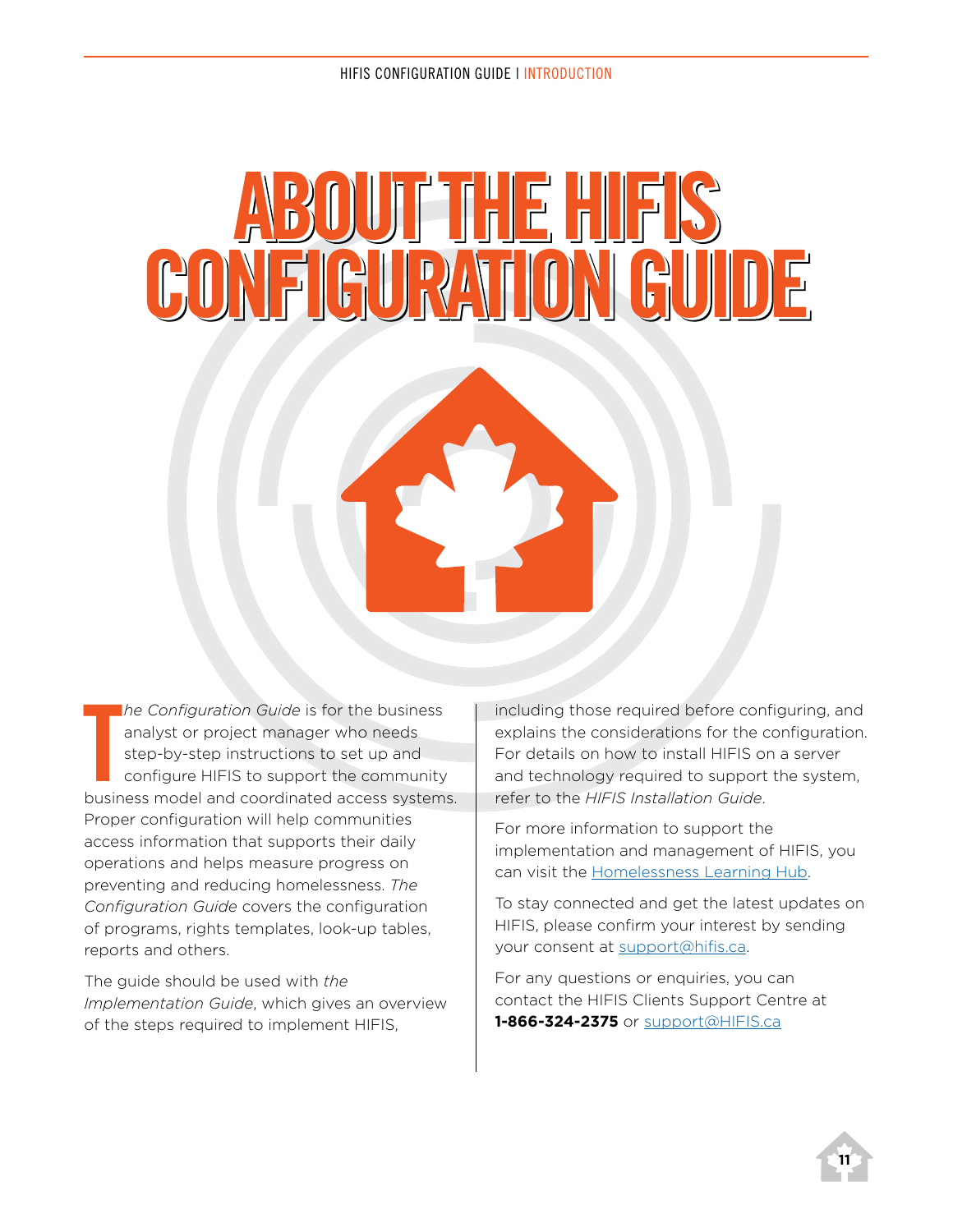## **Initial Set-up Tasks**



#### **Registration**

**P** rior to using HIFIS, you will need to register your installation. This will remove the red 'Unregistered Instance' banner that appears at the top of every page.

The steps to register are:

- 1. Click on the red banner, or Registration from the Administration menu. Click Begin Registration and enter the required information. The registration will be approved by ESDC.
- 2. Sign and Upload the Data Provision Agreement (DPA). This DPA will be countersigned by ESDC.
- 3. Download the counter-signed DPA.
- 4. Receive your community Site Identifier.
- 5. Activate HIFIS.

Following activation, the red banner will be removed.

#### **Change the Name of the Default Service Provider**

Nen HIFIS is installed, there is one<br>default service provider called 'Set<br>new Organization.' If you intend to<br>up service providers using a hierar<br>this service provider will be at the top of the default service provider called 'Set up new Organization.' If you intend to setup service providers using a hierarchy, this service provider will be at the top of the hierarchy and will likely be the organization that is responsible for the overall management of the system.

One of the first configuration tasks to perform is to change the name of this Service Provider.

**Note**: If the Service Provider's name is not changed, it will be changed automatically to the name on the Registration when the Registration process is complete.

Steps to follow:

- 1. From the Administration menu, select Service Provider. This will bring you to the Service Provider Details page.
- 2. On the Service Provider Details page, click the Edit button.
- 3. Update the service provider's name.
- 4. Click the Save button.

**Note**: The remainder to the fields will be changed when you set-up your service providers.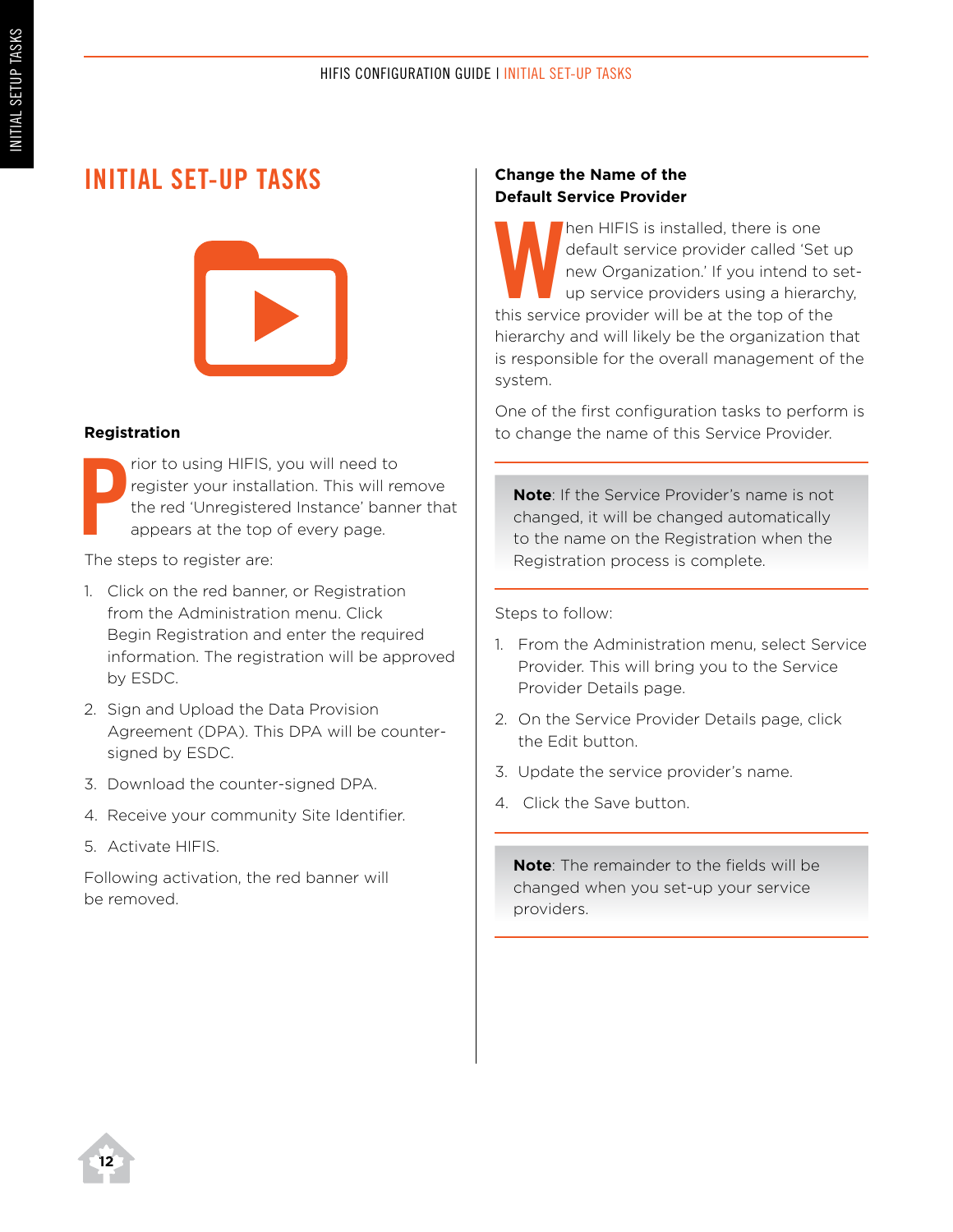## **HIFIS Settings**



#### **Determine Application Settings**

The Application Settings module allows the<br>
system administrator to specify settings<br>
that govern how various functionalities<br>
in the system will work. The Application<br>
Settings module consists of two tabs, Settings he Application Settings module allows the system administrator to specify settings that govern how various functionalities in the system will work. The Application and Clusters.

The table below describes what each application setting does. These settings are determined by the organization responsible for administering the system.

| <b>Application Setting</b> | <b>Description</b>                                                                                                                                                                                                                      |
|----------------------------|-----------------------------------------------------------------------------------------------------------------------------------------------------------------------------------------------------------------------------------------|
| Bing Maps Key              | When searching for a Housing Unit, Bing Maps can<br>be used to show them on a map. A Bing Maps key is<br>required for this. To learn more and create your <b>Bing</b><br>Maps key, visit www.bingmapsportal.com.                        |
| Clients in People Search   | This setting allows you to indicate if you also want Client<br>records to be searched in addition to People records.                                                                                                                    |
|                            | In several locations in the application, you can<br>associate a person (people record) with a record (or<br>a transaction). By entering the person's name in the<br>appropriate field, the system performs a search for<br>that person. |
| Two-Factor Authentication  | Enables a two-tier login system where a code or security<br>key must be entered in addition to your password to log<br>into the system.                                                                                                 |
|                            | HIFIS natively supports <b>Twilio SMS</b> message, however,<br>there is an additional cost to use Twilio services.                                                                                                                      |
| OrgCode Key                | Is a placeholder setting for the unique code from<br>OrgCode to unlock SPDAT assessments for registered<br>HIFIS instances.                                                                                                             |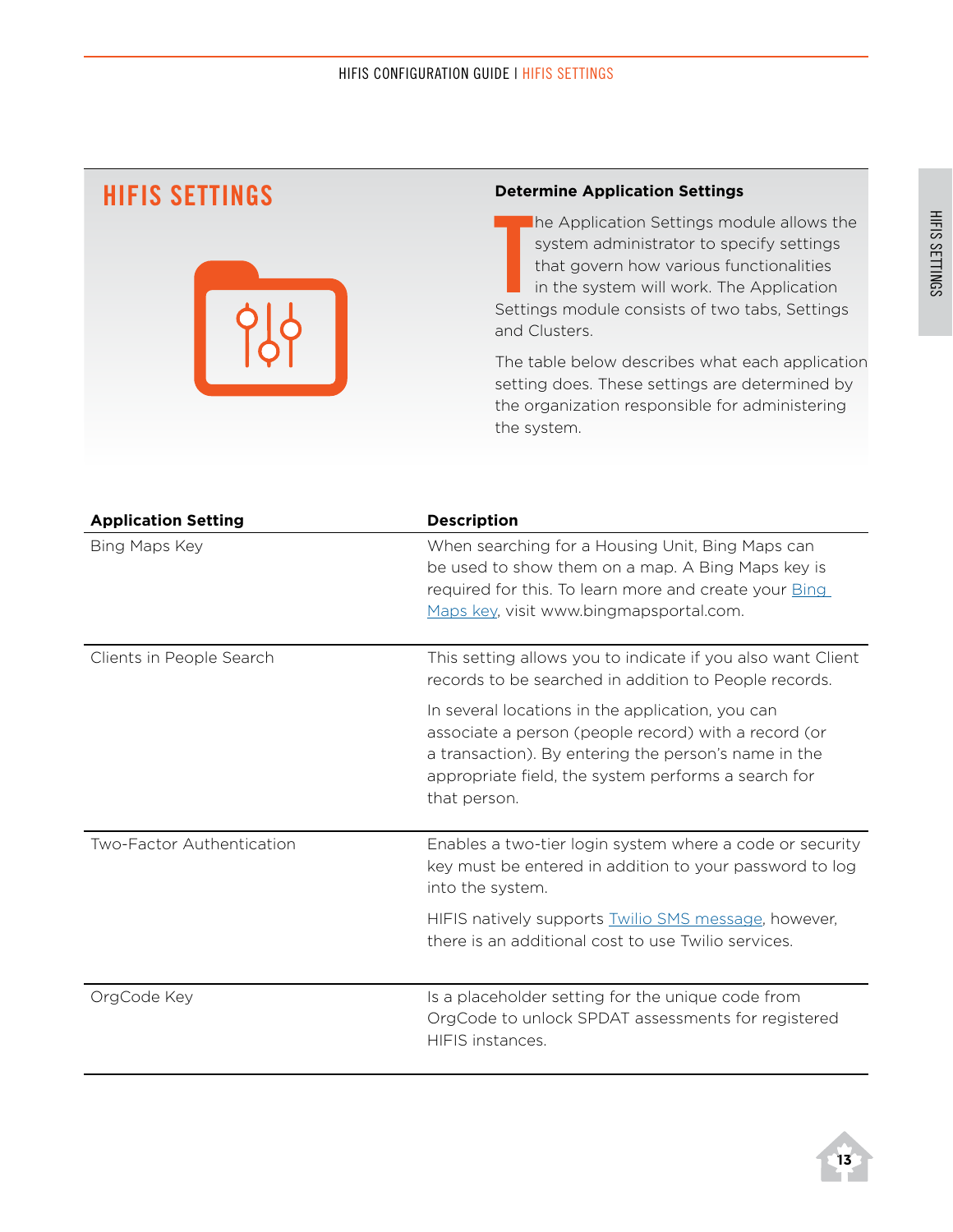| Enable GeoRegion Filter            | A list of places can be filtered by the geographic region<br>and city in which they are. The Enable GeoRegion Filter<br>allows this feature to be turned on or off.                                                                                                                                                                                                     |
|------------------------------------|-------------------------------------------------------------------------------------------------------------------------------------------------------------------------------------------------------------------------------------------------------------------------------------------------------------------------------------------------------------------------|
|                                    | Note: If turned on, a Geographic Region Mapping tab<br>will appear.                                                                                                                                                                                                                                                                                                     |
| Minimum Character Input for Search | The minimum number of characters that must be<br>entered in the search fields for the search to be<br>performed.                                                                                                                                                                                                                                                        |
| Password Age Limit (days)          | The number of days for which a user's password is valid.                                                                                                                                                                                                                                                                                                                |
| Password Complexity Help Message   | The text that will appear on the screen when the user is<br>entering a new password.                                                                                                                                                                                                                                                                                    |
| Use default File Numbers           | A File Number is part of a Client record. If default file<br>numbers are used, every time a new client record is<br>created, a file number will be assigned to the client.<br>The file number will be incremented by 1 (one) for each<br>client. If default file numbers are not used, the File<br>Numbers field will be left blank if nothing is entered<br>by a user. |
| E-Mail link expiry (Days)          | When a user's password is reset by a system<br>administrator, they are sent an email that contains a link<br>to follow to enter a new password. The E-Mail link expiry<br>(Days) field controls how long the link sent to the user<br>will be valid.                                                                                                                    |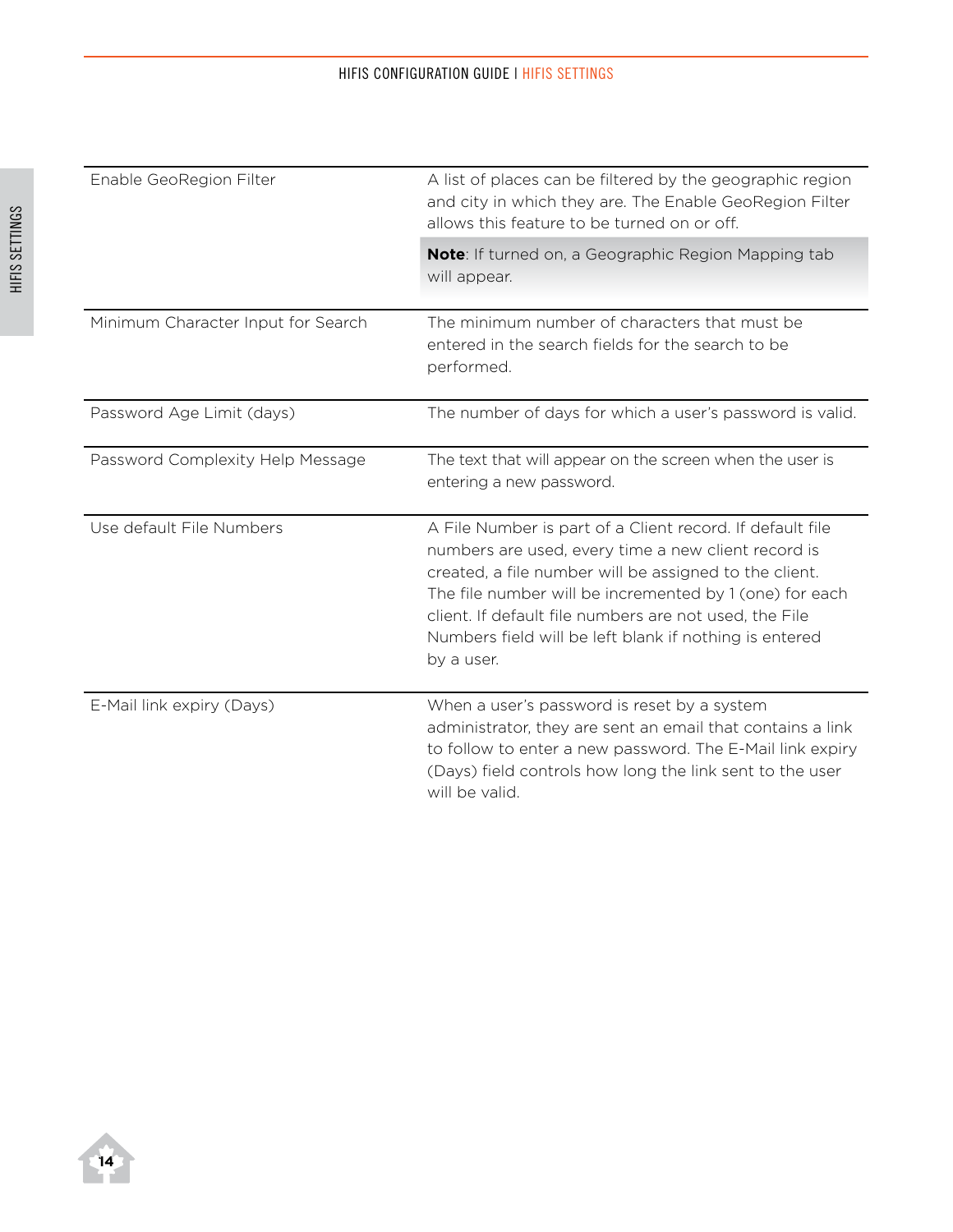#### **Enter Application Settings**

Steps to follow:

- 1. From the Administration menu, select Application Settings.
- 2. If Bing Maps is used with the Housing Placement - Housing Search, enter your Bing Maps key.
- 3. Indicate whether Clients should appear in People Search.
- 4. Indicate whether two-factor authentication is used.
- 5. If applicable, enter the OrgCode Key.
- 6. Indicate whether Geographic Region filtering is used.
- 7. Enter the number of characters required to perform a client search.
- 8. Enter the number of days before a user password expires.
- 9. Enter the text that will appear when a user enters a new password.
- 10. Indicate whether default file numbers are used.
- 11. Enter the number of days before a password reset link expires.
- 12. Click the Save button.

#### **Geographic Region Mapping**

eographic Region Mapping filters a<br>
list of places by geographic region<br>
and city. In HIFIS, a place is always<br>
associated with a city, and a city can<br>
be associated with a geographic region. This eographic Region Mapping filters a list of places by geographic region and city. In HIFIS, a place is always associated with a city, and a city can feature allows a user to look at all of the places in a given region, or filter this list by a specific city in that region and see only the places in that city.

This filtering is activated by enabling the Geo Region filter in the Application Settings module. Prior to doing Geographic Region Mapping, it is necessary to determine what

geographic regions will be used in the Geo Region Look-up Table (instructions on adding Look-up Table Values can be found in the Determine Look-up Table Values section).

Screens where values can be filtered by Geographic Region include:

- Housing Units when doing a Housing Placement or looking at units in the Housing Units module
- Places in the Directory of Services
- Admissions Bed Availability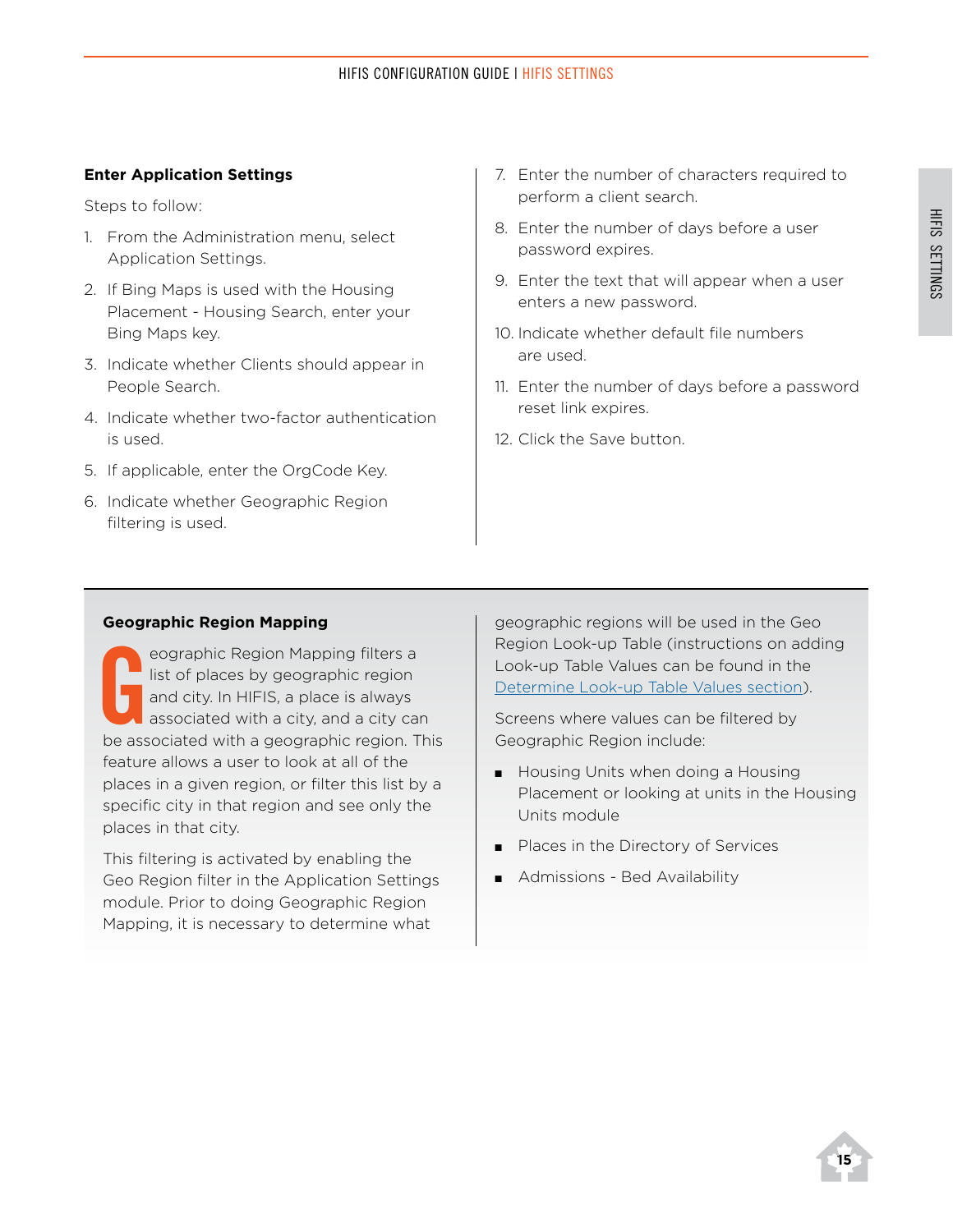#### **Enter Geographic Region Mapping**

Steps to follow:

- 1. From the Administration menu, select Application Settings.
- 2. On the Application Settings screen, select the Geographic Region Mapping tab.

**Note**: The Geographic Region Mapping tab will only appear when you are logged in to a site that is in a cluster where the Enable GeoRegion Filter is set to Yes on the Application Settings > Settings screen.

- 3. Click the Edit button beside the Geographic Region to which you want to add map Cities.
- 4. Add the Cities that are in the Geographic Region.
- 5. Click the Save button.
- 6. Repeat steps 3-5 until Cities are mapped to all Geographic Regions.

#### **Determine Clusters**

**HEIS** is a tool for coordinated access.<br>
core principle related to HIFIS is the a<br>
to access client's data across service<br>
providers, so service providers helpin<br>
a client can see the same information. This IFIS is a tool for coordinated access. A core principle related to HIFIS is the ability to access client's data across service providers, so service providers helping benefits the individual as they can be referred to the support services that will best help them without having to tell their story multiple times. This is accomplished by the creation of one client record for each client. When the client consents to share data among service providers, a record is created that is visible to multiple service providers (to the level of detail appropriate for their role).

Although the single shared client record is a core concept in HIFIS, in some instances, data sharing across the community is not appropriate due to safety and privacy considerations. In cases where a service provider or group of service providers cannot share any of their client information with other service providers, such as a Violence Against Women (VAW) shelter, a separate cluster can be created for these service providers. In cases where a client is served by service providers in different clusters, the record of this client will be created in each cluster without the possibility of it being shared.

**Note**: A service provider can have access to the personal information of any client in the community who gives consent to data sharing (when the legal framework is established). Assigning user rights and service provider settings allows for the management of information.

When HIFIS is first installed, only one cluster exists — the Integrated Cluster. Additional clusters can be added for VAWs or other organizations that require their data not be shared.

#### How to enter Clusters

- 1. From the Administration menu, select Application Settings.
- 2. On the Application Settings screen, select the Clusters tab.
- 3. Click the Add Cluster button.
- 4. Enter the name of the cluster.
- 5. Indicate whether client consent is enforced in the cluster. If Yes, users will be required to enter client consent information when the client record is created. Otherwise, consent will be implied by default.

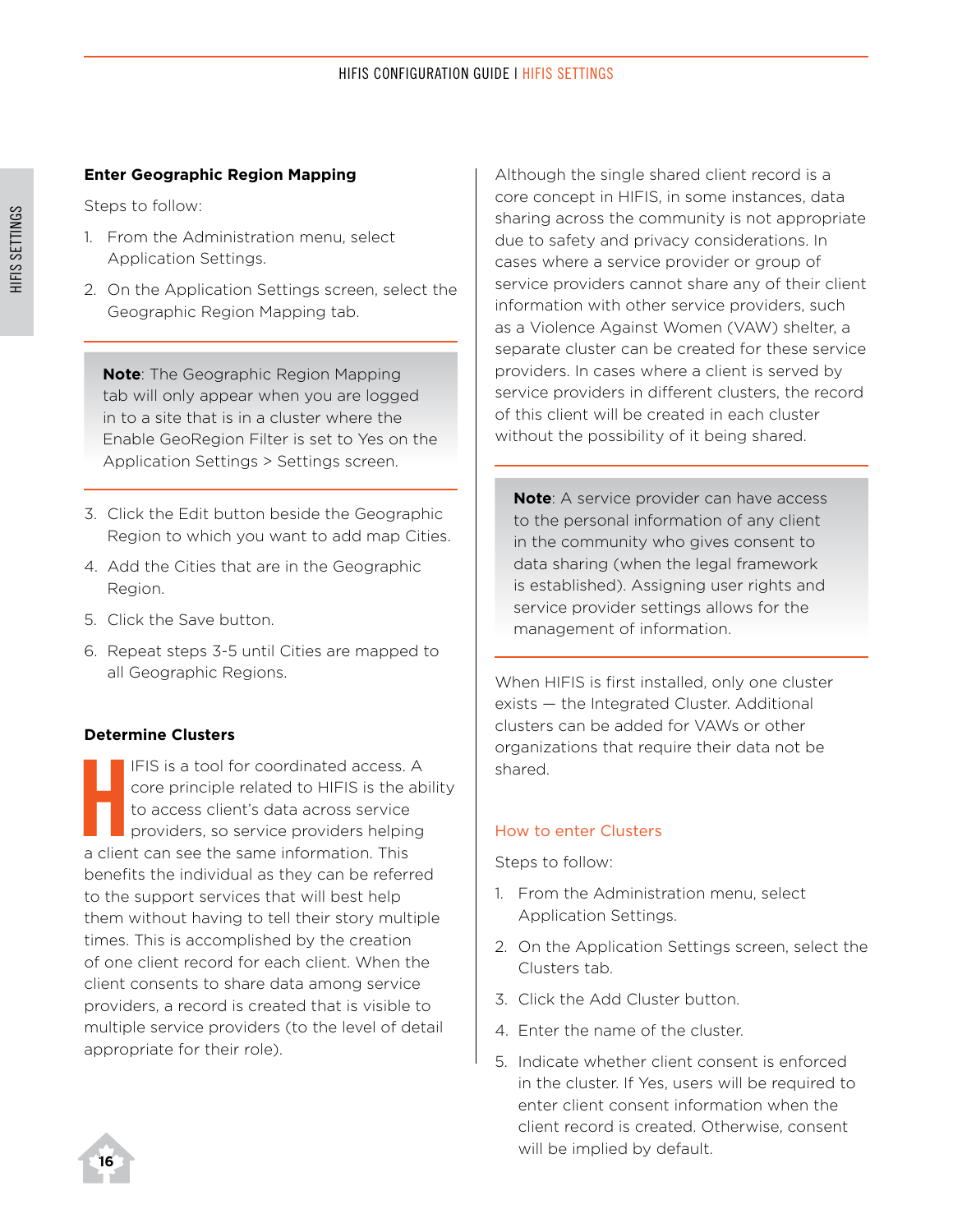- 6. If applicable, enter how many days until client consent expires.
- 7. Indicate whether sharing will be enabled. Some fields in HIFIS have an additional level of security and can be hidden from other service providers (e.g. Financial Profile, Health Information). If sharing is enabled, when adding financial or health information, users will be able to select whether this should be shared or modified among service providers.
- 8. Indicate whether client search will be restricted. If set to Yes, client searches performed without anything entered in the Client Search field will not return any results.
- 9. If applicable, enter the minimum age of consent.
- 10. Indicate whether users will have to provide attestation before they are able to view client records.
- 11. If applicable, enter the text that will be presented to users when they are providing attestation.
- 12. Click the Save button.

#### **H e l pfu l H int :**

Enabling attestation creates a pop-up that allows the end user to verify the proper client file. The attestation message can be customized based on the community requirements. Once a service provider attests to providing services to a client, the attestation will no longer appear.

## **Service Providers**



The Service Provider module defines<br>
the organizations involved in the<br>
implementation of HIFIS, as well as the<br>
services that are offered in the communit<br>
Defining each service provider allows users to he Service Provider module defines the organizations involved in the implementation of HIFIS, as well as the services that are offered in the community. be attached to the service provider in which the work takes place.

Establishing Service Providers has three main functions:

- **Reporting**;
- Determining mandatory fields; and,
- Determining look-up table values.

These three functions can be customized within each service provider to allow for: reporting at the service provider level (while also reporting on a group of service providers, or at the community level), the creation of different mandatory fields for different service providers, and the creation of different look-up table values for different service providers.

By default, service providers are primary service providers; however, HIFIS has the ability to create secondary service providers that give the primary service provider the ability to modify the mandatory fields and look-up table values for secondary service providers. This gives a primary service provider an additional level of control over the secondary service provider.

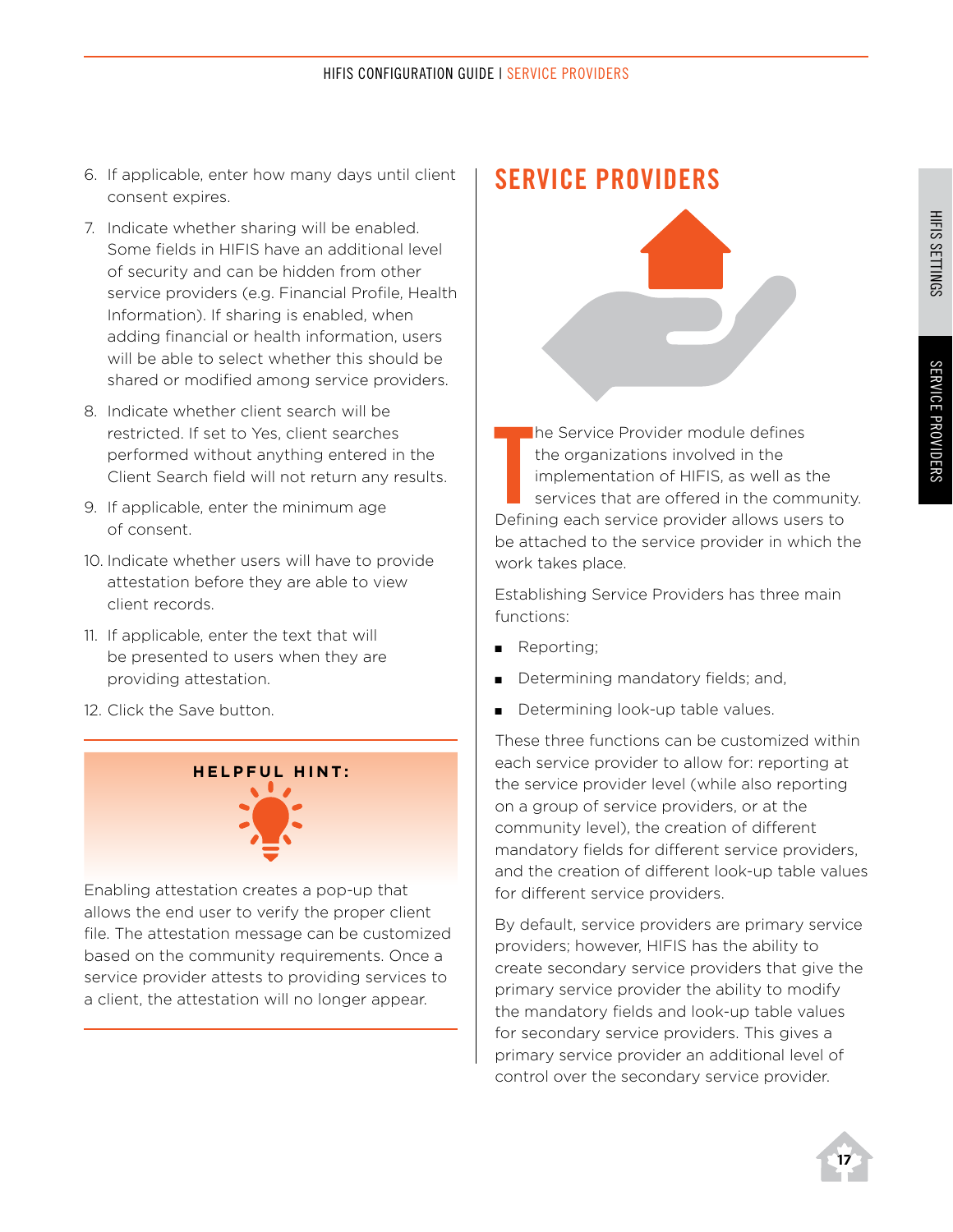Further details about determining which organizations are service providers can be found in the HIFIS Implementation Guide.

#### **Determine Service Provider Profiles**

A HIFIS implementation can include multiple service providers. The following items are identified for each service provider during implementation:

- Name and contact information
- $\blacksquare$  Type of site A service provider type will be set up and configured to suit how they will use HIFIS. For example, shelters and nonshelters will vary in their set-up (e.g. nonshelters will not use any of the emergency bed features of HIFIS.)
- **n** Information about staff who will use HIFIS: This will help with the initial set-up of user accounts.
- Genders served
- $\Box$  Client Type adult, youth, children, male only, female only, ages served (maximum and minimum)
- Funding programs
- Room and bed information

#### **Enter and Manage Service providers**

The Service Provider Details Page lists the fields that must be filled to create a service provider. With the exception of Cluster and Primary Service Provider, the remaining fields act as tags to identify the service provider's role within the system.

#### How to Add a Service Provider

Steps to follow:

- 1. From the Administration menu, select Service Providers.
- 2. On the Service Provider Details page, expand the Service Provider Management menu and select List of Service Providers.
- 3. On the Service Provider List page, select the Add Service Provider button.
- 4. On the Service Provider Details page, enter the service provider's name.
- 5. Indicate whether the service provider is part of an existing cluster.

If Yes, select the cluster the service provider will join.

If No, enter the name of the new cluster.

- 6. Select the type of service provider.
- 7. If applicable, if you are adding a secondary service provider, select the parent primary service provider. A secondary service provider will be able to inherit mandatory data fields and the look-up table values of a primary service provider.
- 8. If applicable, select the genders served, other attributes and services offered at the service provider.
- 9. If applicable, select the target clientele, the referrer category type and indicate whether the service provider allows concurrent stays.

**Note**: Concurrent stays allow a client to be booked into multiple shelters at the same time.

- 10. If applicable, indicate whether the service provider is active.
- 11. If applicable, select a service provider from which it is possible to copy mandatories and look-ups.

**18**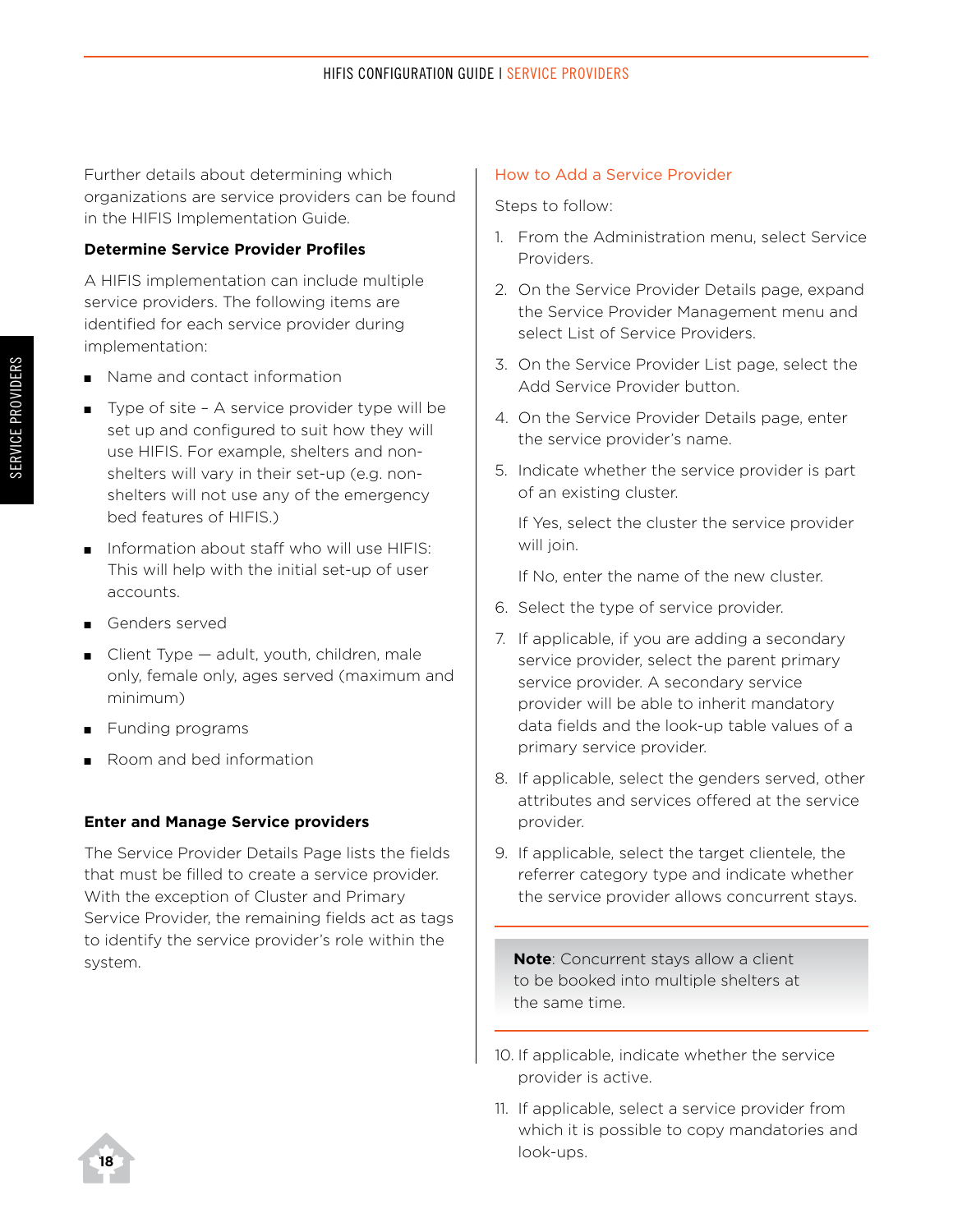This will duplicate the existing settings (for look-ups and/or mandatories) from the selected service providers to the newly created service provider. Once a provider is created, you can further customize the look-ups and mandatories as you like, with no impact on the other service provider, unless mandatories are required by the parent primary service provider.

# **H e l pfu l H int :**

Setting Mandatories and Look-up Tables can be done more easily when all the HIFIS Service Providers have been created. This will allow a Primary Service Provider the ability to simultaneously apply the same mandatory or custom look-up values to the Secondary Service Providers in the tree structure. This will reduce the need to visit each HIFIS Service Provider's settings individually to make the same customization.

- 12. If applicable, enter the cut-off time and the service provider's contact information in the Telephone, Extension, Fax Number, Email Address and Website fields.
- 13. If applicable, add any additional information concerning the service provider in the Comments field.
- 14. Select the Address tab, and enter the service provider's address by entering information in the Address Line 1, Country, Province/ Territory and City fields.
- 15. If applicable, complete the Place Name, Address Line 2, Postal Code and Geographic Region fields.
- 16. Click the Save button.

#### How to Enter a Service Provider's Settings

Service Provider Settings allow the Administrator to customize what types of clients the service provider can access within the database (e.g., by gender, or by age) and other features.

Steps to follow:

1. From the Administration menu, select service providers.

**Note**: Clicking on Service providers in the Administration menu will bring you directly to the service provider's details page for which you are logged in. To define the settings for another service provider, expand the Service Provider Management menu and select List of Service providers. In the Service Provider List page, type to search for a service provider or click the Expand/Collapse Tree button to see the whole service provider hierarchy. Locate the service provider for which you want to define the settings and click on the service provider name. Open the Service Provider menu and select Settings.

- 2. On the Service Provider Details page, click the Service Provider Management menu and select Settings.
- 3. From the Service Provider Settings page, indicate whether users logged in under this service provider will be able to see adult males, adult females, youth or children.

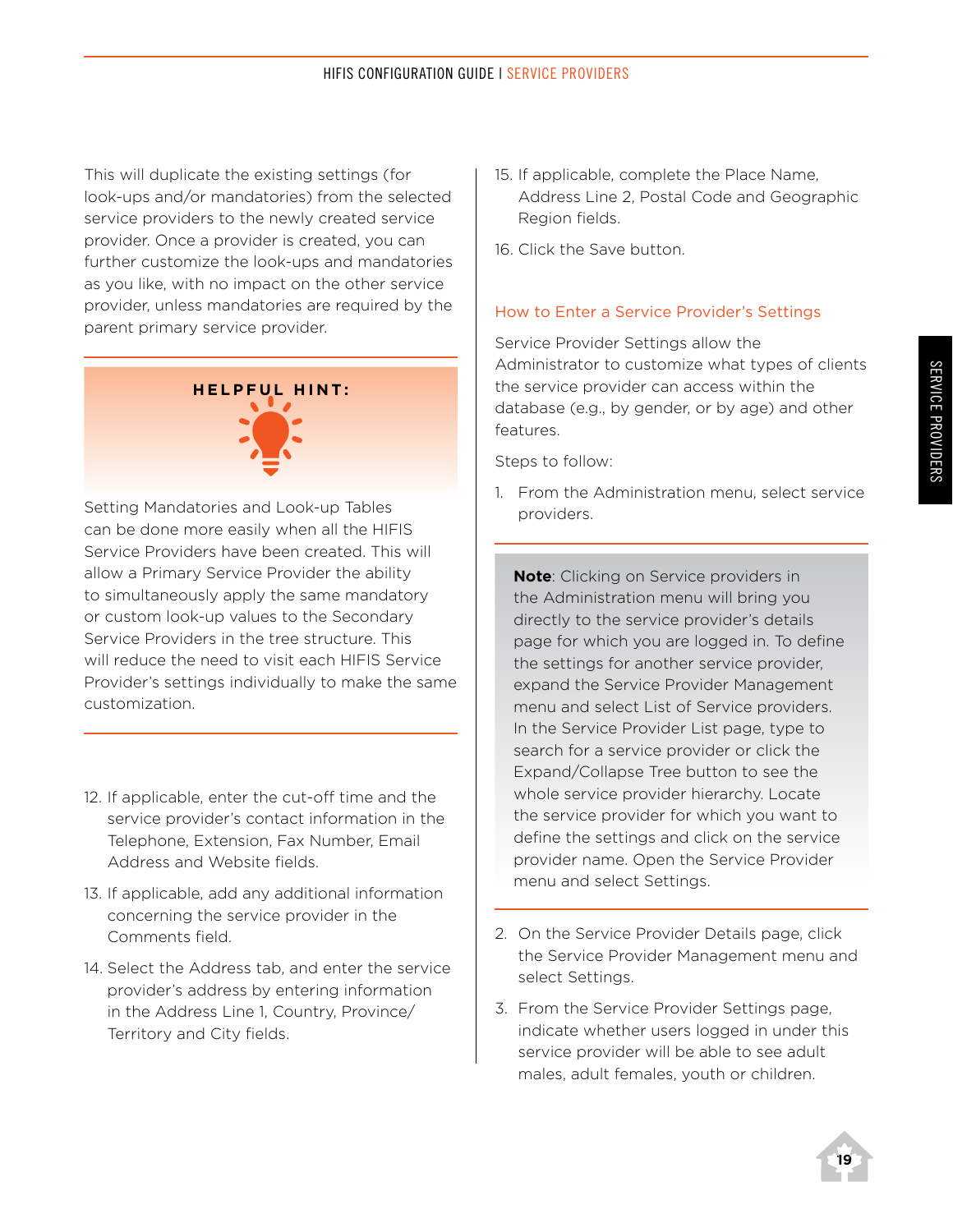- 4. Select the maximum childhood and youth ages.
- 5. Select the minimum senior and family head ages.
- 6. If custom tables are created at this service provider, enter the name of the custom table tab.
- 7. Indicate whether this service provider data is hidden from other service providers.
- 8. Indicate whether the default room and bed display should be expanded or minimized. At the intake, the beds are always displayed as expanded icons.
- 9. Click the Save button.

# **H e l pfu l H int :**

The Hide Service Provider Data setting allows all the information entered in the Client Management menu to be hidden from other service providers.

#### How to Add Rooms and Beds

Steps to follow:

1. From the Administration menu, select Service Providers.

**Note**: Clicking on Service Providers in the Administration menu will bring you directly to the Service Provider's Details page for which you are logged in. To define the settings for another service provider, expand the Service Provider Management menu and select List of Service providers. In the Service Provider List page, type to search for a service provider or click the Expand/Collapse Tree button to see the whole service provider hierarchy. Locate the service provider for which you want to define the settings and click on the service provider name. Open the Service Provider menu and select Settings.

- 2. On the Service Provider Details page, click the Service Provider Management menu and select Rooms and Beds.
- 3. From the Rooms and Beds page, click the Add Room button.
- 4. Enter the name of the room, the start index and the number of additional rooms to be added, if applicable.
- 5. Indicate whether the room is active.
- 6. Click the Save button.
- 7. From the room list, locate the room to which you want to add a bed and select the Manage Beds button.
- 8. From the Manage Beds page, select the Add Bed button.
- 9. Enter the name of the bed, the start index and the number of additional beds to be added, if applicable.

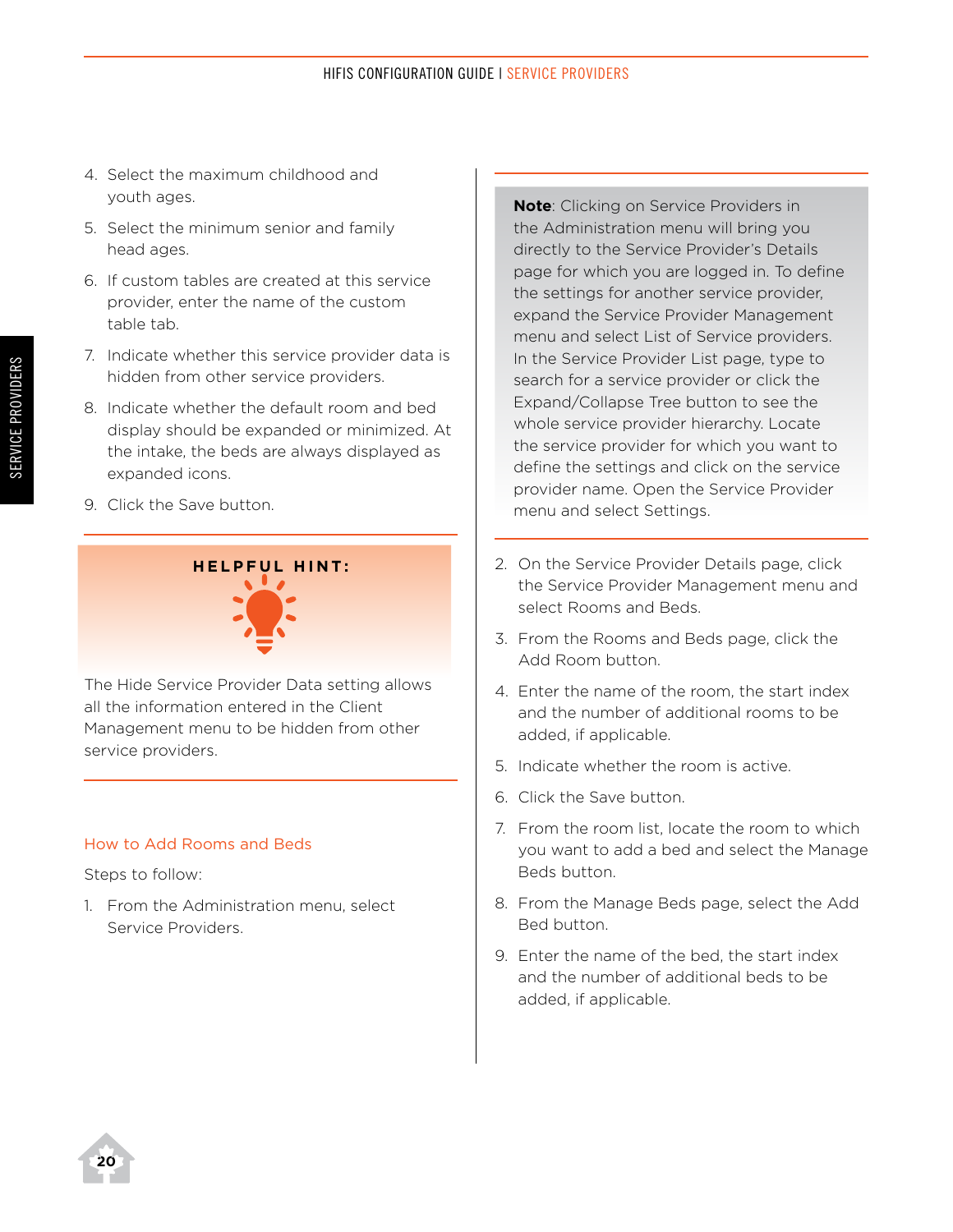10. Select the type and status of the bed.

**Note**: specifying this has no impact on the HIFIS behaviour but it will allow the service provider to describe the beds available for clients.

- 11. Indicate whether the bed is an overflow bed, and whether the bed is mobile. Note: specifying this has no impact on the HIFIS behaviour but it will allow the service provider to describe the beds available for clients.
- 12. Indicate whether the bed is active.
- 13. Click the Save button.



Note that if beds are located in different rooms, they can have the same bed number. For example, room number 101 can have a bed numbered 1, and room number 202 can have a bed with the same bed number, although these are two separate beds.

#### How to Set the ServiceProvider's Mandatory and Disabled Fields

Steps to follow:

1. From the Administration menu, select Service providers.

**Note**: Clicking on Service Provider in the Administration menu will bring you directly to the service provider's details page for which you are logged in. To define the settings for another service provider, expand the Service Provider Management menu and select List of Service providers. In the Service Provider List page, type to search for a service provider or click the Expand/Collapse Tree button to see the whole service provider hierarchy. Locate the service provider for which you want to define the settings and click on the service provider name. Open the Service Provider menu and select Settings.

- 2. On the Service Provider Details page, click the Service Provider Management menu and select Mandatories.
- 3. In the Service Provider Mandatories page, select any of the sections to expand the content.
- 4. Select the desired module and expand the content to select which field to force as mandatory or mark as disabled.

Marking an item as mandatory will add a red star after the field and force users to enter information in this field before saving.

Marking an item as disabled will grey out the field and users will not be able to enter any information or attach documents.

**Note**: Once a selection is made, a green checkmark will appear. The changes are saved automatically.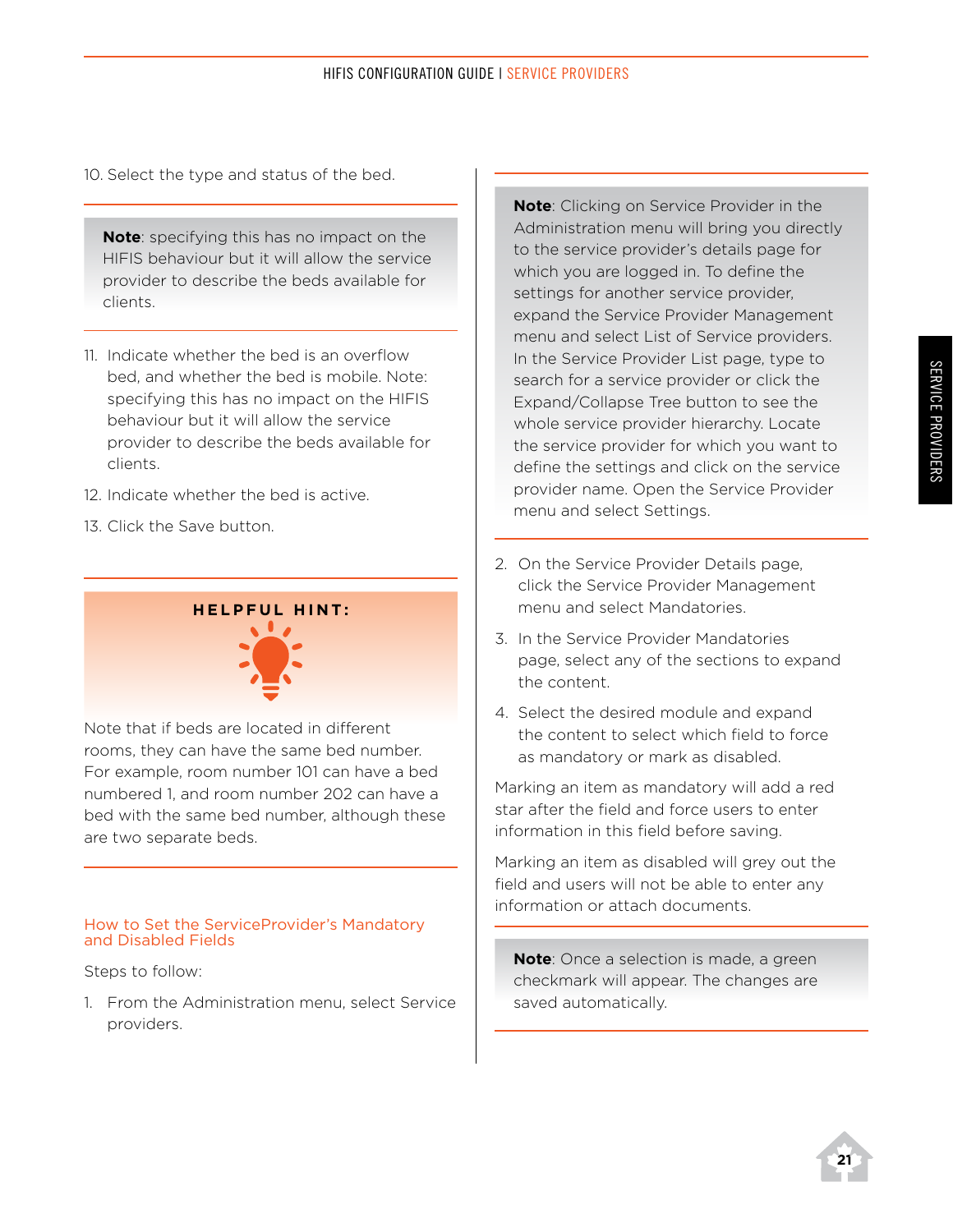#### **Link Service Provider to Configuration Items**

#### How to link a Service Provider to Rights **Templates**

If a service provider is going to be managing its own users, it needs to be linked to the rights templates it will be assigning to the users.

If you have not created Programs, see the Rights [Templates section](#page-28-0).

Steps to follow:

- 1. From the Administration menu, select Rights Templates.
- 2. On the Rights Template List page, locate the rights template to which you want to link the service provider. Click the Edit button.
- 3. From the Edit User Template page, in the Service Provider field, select the service provider(s) you want to allow to use the template.

#### How to link a Service Provider to Custom Tables

To be able to view and use a custom table, a service provider must be linked to it.

Steps to follow:

- 1. From the Administration menu, select Custom Tables.
- 2. On the Custom Table List page, locate the custom table you want to link to the service provider. Click the Table button.
- 3. From the Edit Custom Table page, in the Service Provider field, select the service provider(s) you want to link to the custom table.
- 4. Click the Save button.

4. Click the Save button.

#### **Programs**

**T** he Programs module is used to define the programs used by the service provider and the community.

HIFIS can be configured so that client transactions or services can be associated to a particular program. For example, HIFIS can record that all goods and services provided to a client were captured under a program called Homelessness Prevention. One or more services can be associated with a program.

For more details, refer to the Programs section in the Data Sharing and Configuration Chapter (section 2.4) of the HIFIS Implementation Guide.



**22**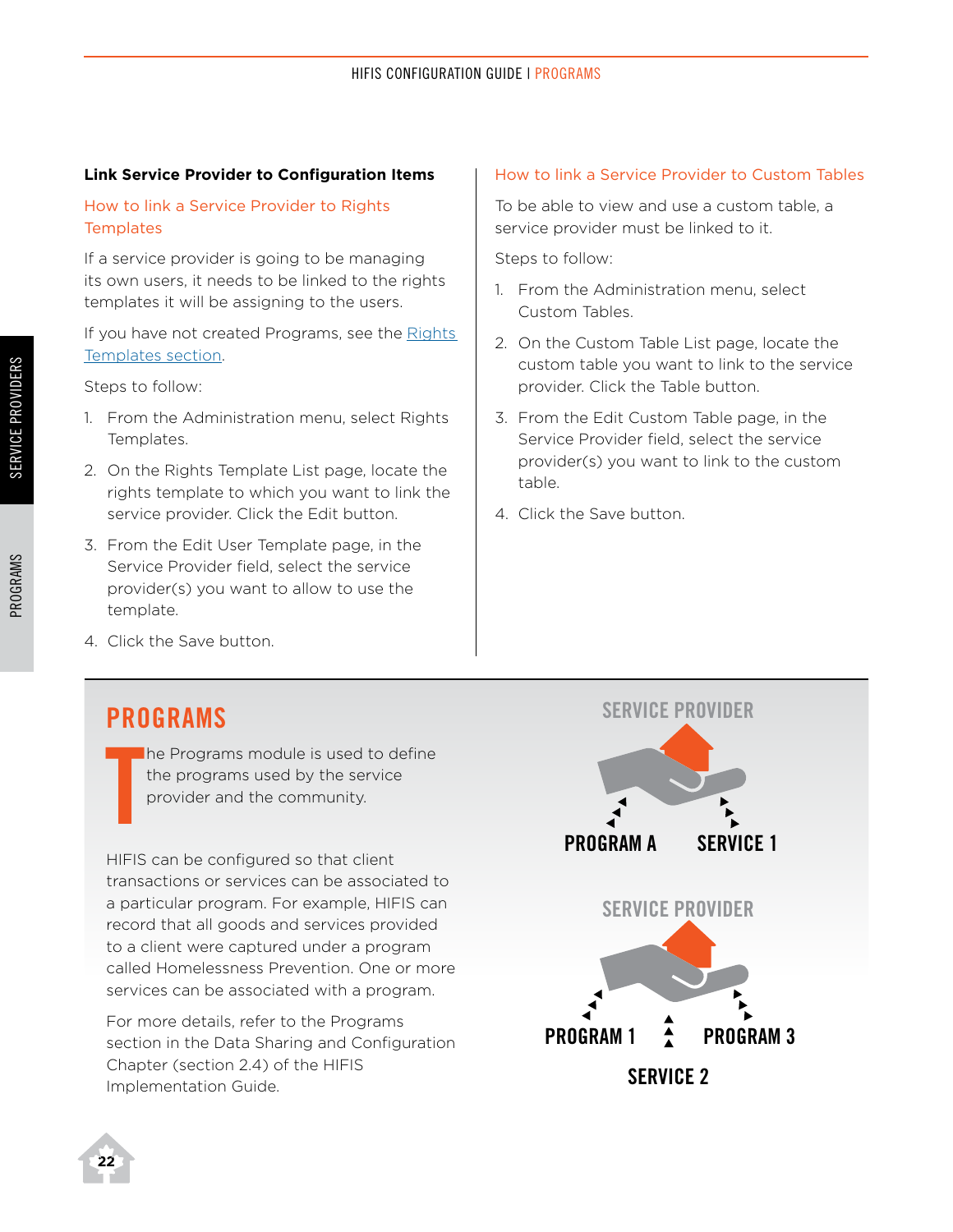#### **Enter and Manage Programs**

#### How to Add a Program

Steps to follow:

- 1. From the Administration menu, select Programs.
- 2. On the Program List page, click Add Program.
- 3. On the Add Program page, enter the name of the program.
- 4. Select the program type to categorize the program.
- 5. If applicable, enter the owner of the program.

**Note**: Once saved, only the owner will be able to make changes to the program.

- 6. Select the services to which the program may be linked. This will make the program visible in the selected modules.
- 7. Confirm the accuracy of the start date and, if applicable, enter the end date.
- 8. If applicable, enter the maximum amount of funding per period.

**Note**: If Stay was selected in the Services field, then enter the maximum number of beds per period, if applicable.

- 9. If applicable, enter the time unit.
- 10. If applicable, enter the rate of the program.
- 11. If applicable, indicate whether the program is active. Only active programs will appear in drop down lists.
- 12. If applicable, add any additional information concerning the program in the Comments field.
- 13. Click the Save button.

#### How to Edit a Program

Steps to follow:

- 1. From the Administration menu, select Programs.
- 2. On the Program List page, locate the program you want to modify and click the Manage button.
- 3. On the Display Programs page, select the Details tab and click the Edit button.
- 4. On the Edit Program Details page, you can edit the existing information or add any missing information.
- 5. Click the Save button.

#### How to Link a Program to One or Multiple Service Providers

Linking a service provider to a program will allow the program to be selected in the Programs drop down list in the HIFIS module when the user is connected to the service provider. Only service providers that have been linked to the program will be able to select the program in HIFIS modules.

- 1. From the Administration menu, select Programs.
- 2. On the Program List page, locate the program to which you want to add a service provider and click the Manage button.
- 3. Select the Service Providers tab, then click the Add Service Provider button.
- 4. On the Add Service Provider window, select the service provider.

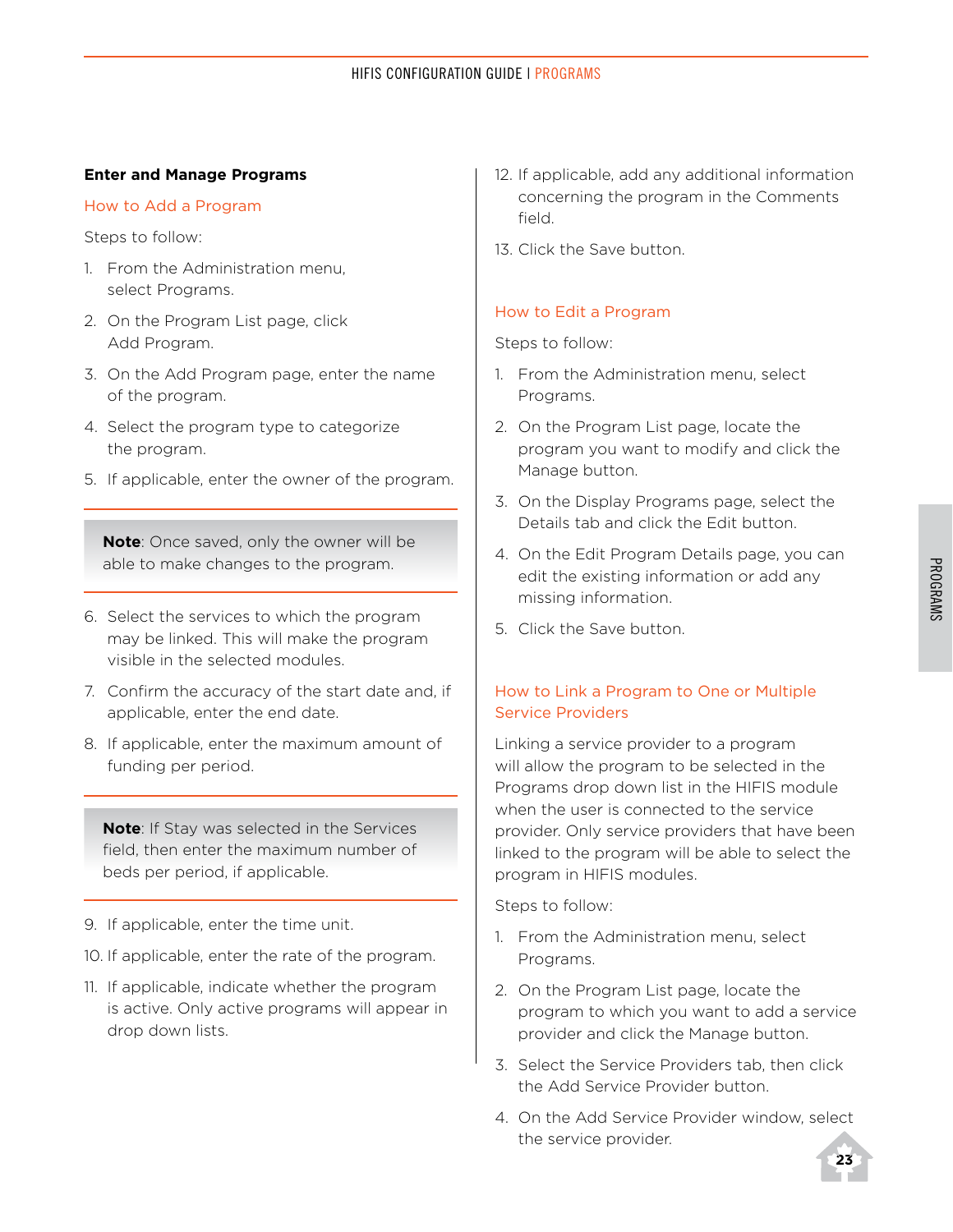5. Enter the start date and, if applicable, the end date.

**Note**: If the start date is already entered, confirm its accuracy.

6. Click the Save button.

#### How to Add a Fixed Cost to a Program

A fixed cost is a non-variable operation expenditures covered by the program for the specified period (i.e. a mortgage payment, or property taxes, which are a fixed cost that must be paid every month.)

Steps to follow:

- 1. From the Administration menu, select Programs.
- 2. On the Programs List page, locate the program to which you want to add a fixed cost and click the Manage button.
- 3. On the Display Program page, select the Fixed Costs tab, then click the Add Fixed Cost button.
- 4. If applicable, in the Add Fixed Cost window, enter the fixed cost amount.
- 5. Enter a description of the fixed cost.
- 6. If applicable, enter the start and end dates.

**Note**: If the start date is already entered, confirm its accuracy.

- 7. If applicable, indicate the amount of allocated funding and beds per period.
- 8. If applicable, enter the time unit.
- 9. If applicable, enter the rate of the program.
- 10. If applicable, add any additional information concerning the service provider in Comments.
- 11. Click the Save button.

#### How to Edit a Program's Fixed Cost

Steps to follow:

- 1. From the Administration menu, select Programs.
- 2. On the Programs List page, locate the program with the fixed cost you want to modify and click the Manage button.
- 3. Select the Fixed Costs tab, then locate the fixed cost you want to modify and click the Edit button.
- 4. On the Edit Fixed Cost page, you can edit the existing information or add any missing information.
- 5. Click the Save button.

**24**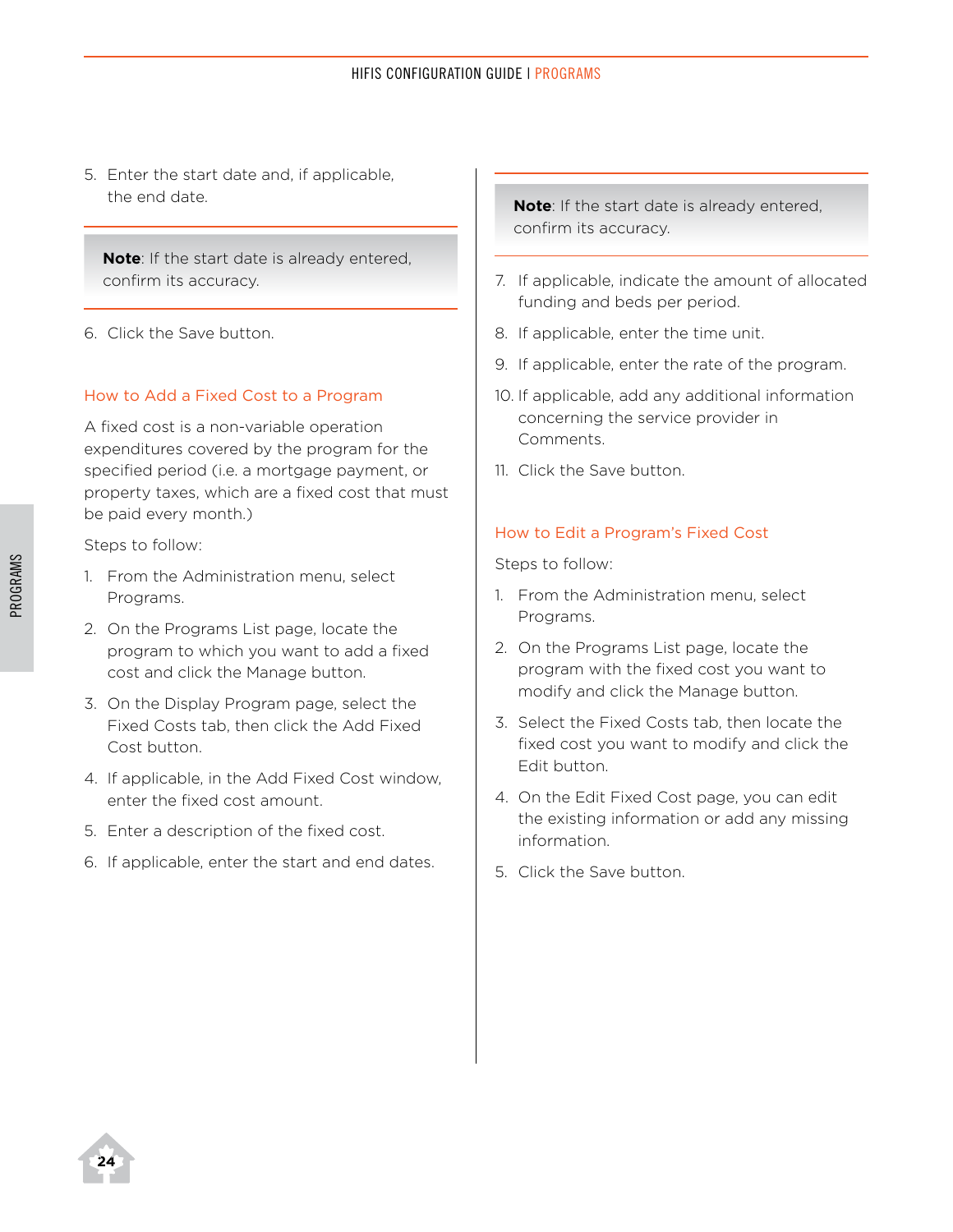#### HIFIS CONFIGURATION GUIDE | USERS

#### **Users**



#### **Create User Accounts in Service Providers**

**I**<br>I<sub>CO</sub> ndividuals needs a HIFIS account in order to input or view data in the system. The Users module gives the ability to create an account, configure access rights, consult users' activities, activate or deactivate the account, lock or unlock the account, reinitialize information access, etc.

## **H e l pfu l H int :**



If Users will have access to multiple HIFIS Service Providers, completing the set-up phase for all HIFIS Service Providers before creating the Users will allow the Administrator to more easily add HIFIS Service Providers and apply access rights. This will limit the need to revisit each user every time a new HIFIS Service Provider is created.

#### How to Add a User

- 1. From the Administration menu, select Users.
- 2. On the User List page, select the New User button.
- 3. On the Add User Profile page, enter the user name that will be used when logging into HIFIS.
- 4. Enter the user's first and last name.
- 5. If applicable, enter the user's email address.
- 6. Select the user's gender.
- 7. Select the language in which HIFIS will launch when the user logs in.
- 8. Indicate whether the user account will allow concurrent logins. Concurrent logins will allow multiple users to connect using the same user account at the same time. Note: Consider potential confidentiality issues if concurrent logins are authorized.
- 9. Select the service provider(s) with which the user has associated access rights.
- 10. Enter the categories of reports the user will access. Each report in HIFIS is given a category. Users will only be able to generate reports for which they have been given access.
- 11. If applicable, enter the categories of reports to which the user will have access.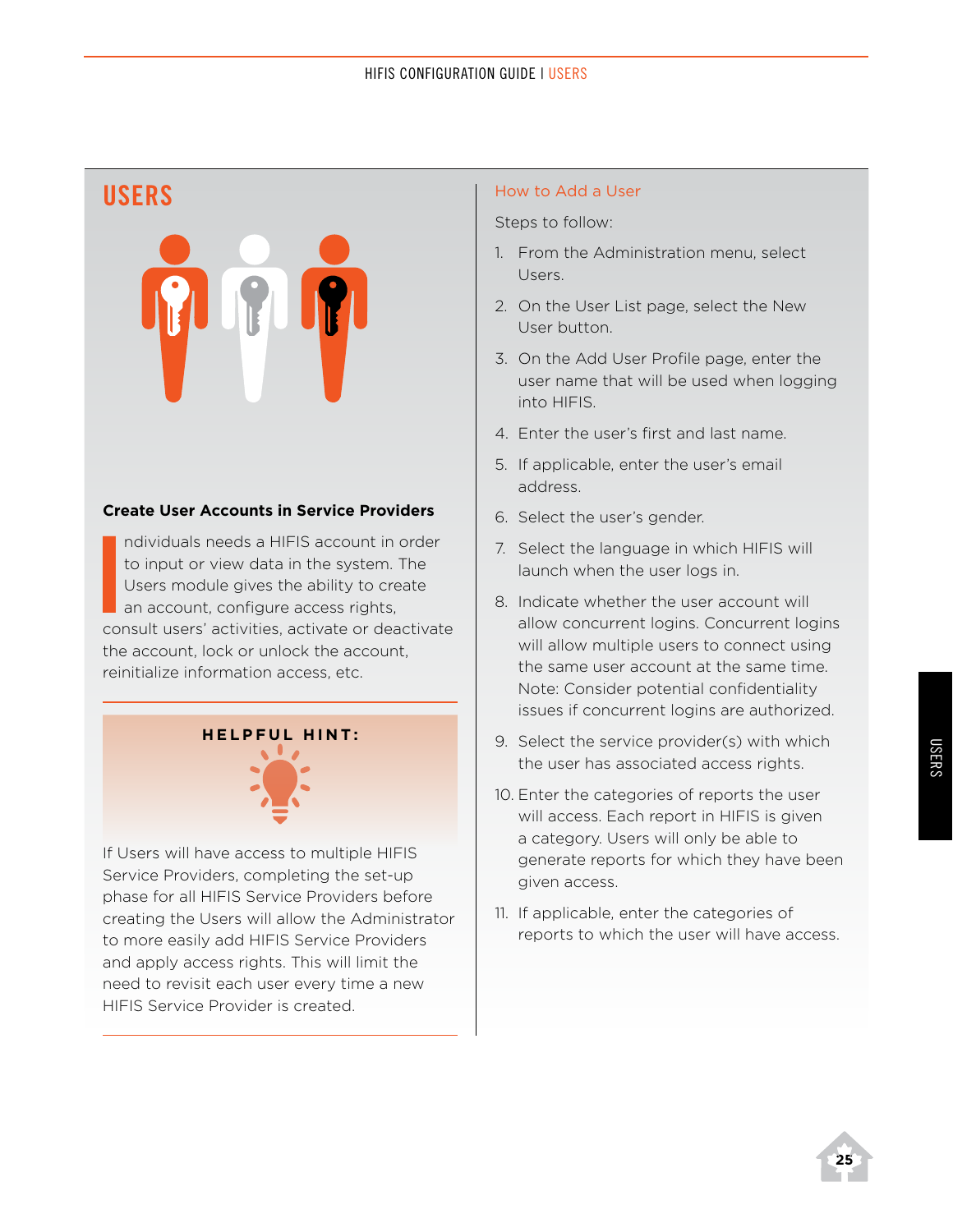**Note**: If user rights are granted to the user via a rights template, the reports to which the user has access will be determined based on the rights template rather than what is entered on the user profile.

12. Select the user's role(s).

**Note**: If the user is a caseworker, ensure that Caseworker is selected for their name to appear in the Caseworker field throughout HIFIS.

- 13. If applicable, add any additional information concerning the user in the Comments field.
- 14. If applicable, enter a security key for this user. This is the secondary password if twofactor authentication is turned active under Application Settings.
- 15. Click the Save button.

**Note**: The user will be inactive until they are activated. Go to the Quick Access Buttons to activate or deactivate the account.

#### How to Add Contact Information to a User Profile

Once the user account is created, it is now possible to add contact information.

Steps to follow:

- 1. From the Administration menu, select Users.
- 2. From the Users List page, locate the user for whom you want to add contact information and click the User Account button.
- 3. In the User Account page, click the Contact Information tab.
- 4. Select the means of communication.
- 5. Enter information in the Value field.
- 6. Click the Save button.

**Note**: The contact information will now appear in the Existing Contact Information table.

#### <span id="page-27-0"></span>How to Assign Rights to a User

User Rights can be assigned two ways:

- 1. Select a rights template to assign to the user. If Rights Templates have not been created, see [Rights Templates;](#page-28-0) or,
- 2. Assign individual rights by searching for a specific module or by expanding the rights tree and then clicking the checkbox to give or take away rights.

Giving rights this way does not require you to use the save button, as changes will be recorded immediately.

**26**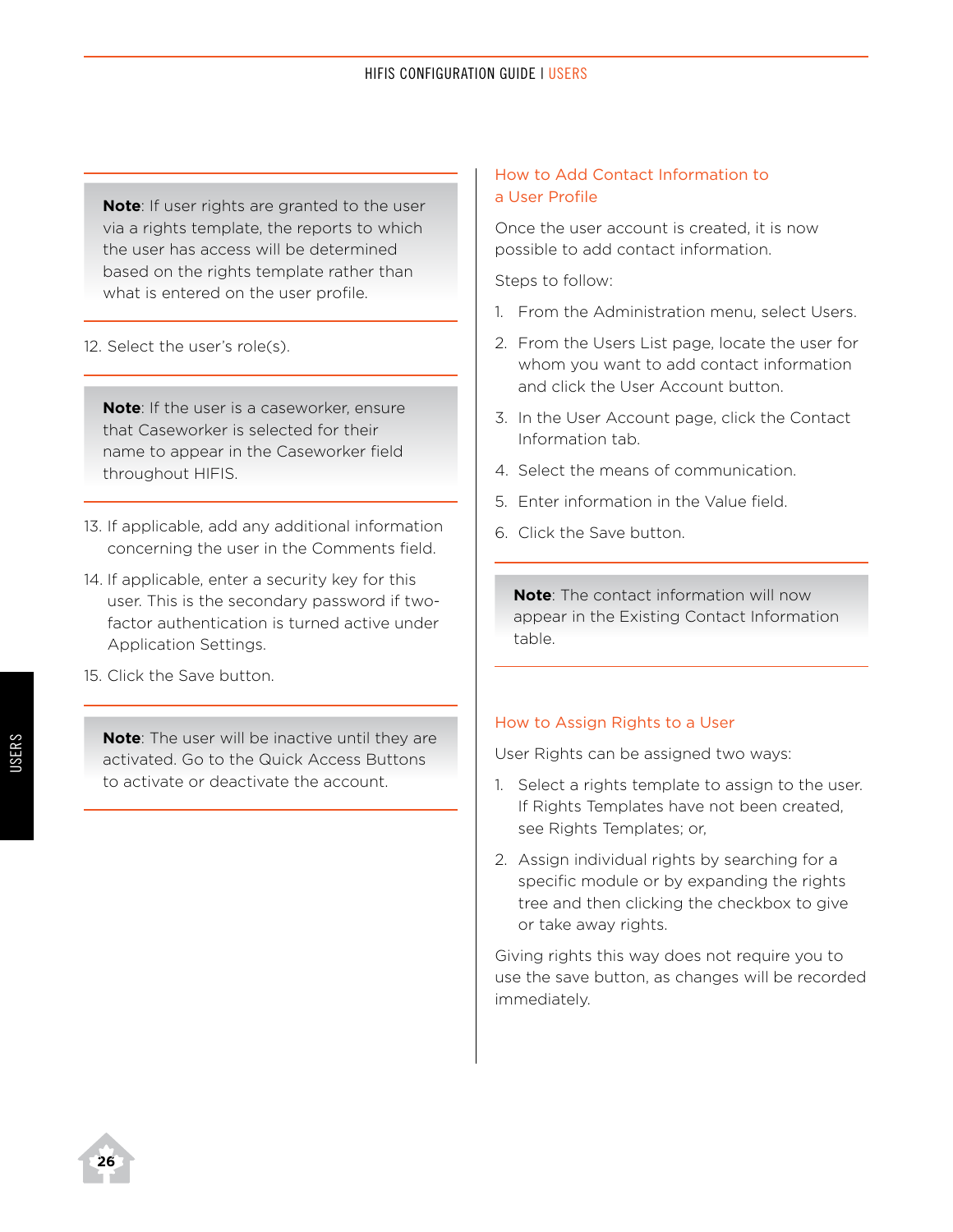Steps to follow:

- 3. From the Administration menu, select Users.
- 4. From the User List page, locate the user to whom you want to assign rights and click the User Account button.
- 5. On the User Account page, click on the Rights tab then select which service provider will be affected by those rights.
- 6. Repeat these steps for all service providers to which the user needs access.

## <span id="page-28-0"></span>**Rights Templates**

**T** he Rights Templates module is used to create pre-set rights that can be applied to users in a quick and efficient way when creating a new user profile.

Rights templates are set up to reflect the various types of users that will be using the system (e.g. Shelter Worker, Outreach Worker, Case Manager, Site Administrator, etc.). Identifying and grouping the types of users service providers employ can help define the rights templates that will reflect what each group can and cannot do in the system.

For more information, see the HIFIS Implementation Guide.

#### **Enter and Manage Rights Templates**

#### How to Add a Rights Template

- 1. From the Administration menu, select Rights Template.
- 2. On the Rights Template List page, select the Add Template button.
- 3. On the Add Template page, enter the name of the template.
- 4. Select the owner of the template. Only the owner of the template can modify it once it is saved.
- 5. Select the service provider(s) to whom the template will apply.
- 6. If applicable, select the categories of reports to which a user who is assigned this rights template will have access.
- 7. If applicable, select the template you wish to copy as a base for the new template.
- 8. Indicate whether the template is active.
- 9. If applicable, add any additional information concerning the template in the Description field.
- 10. Click the Save button.
- 11. In the Edit User Template page, click in the Template Rights tab and expand the Rights tree.
- 12. Expand the Rights tree.
- 13. Click the checkbox next to a right to add it to the template.

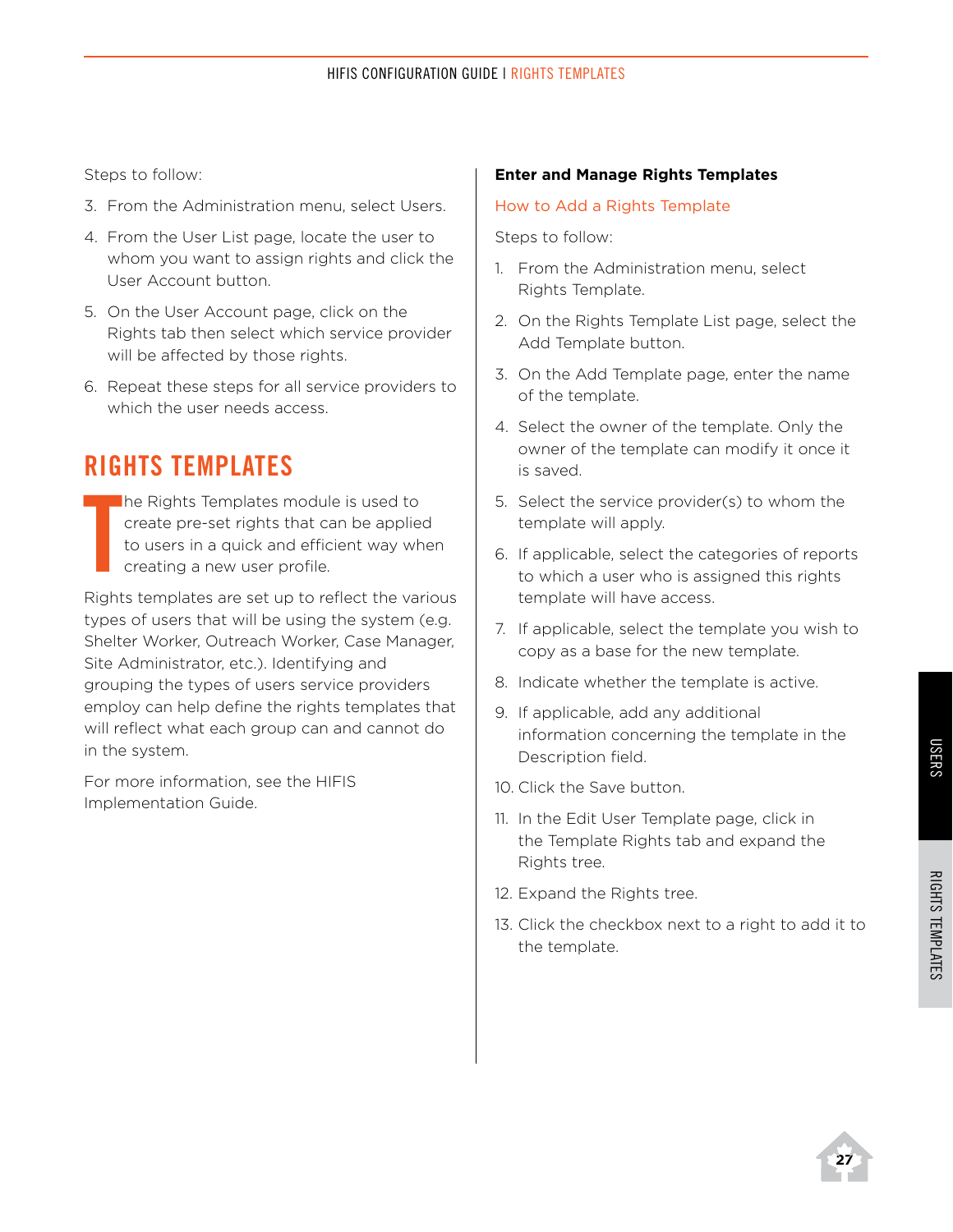**Note**: Once a selection is made, the changes are automatically saved.

#### How to Edit a Rights Template

Steps to follow:

- 1. From the Administration menu, select Rights Templates.
- 2. On the Rights Template List page, locate the template you want to edit and select the Edit button.
- 3. Within the Template Details tab, you can edit the existing information or add any missing information.
- 4. Click the Save button.
- 5. Within the Template Rights tab, expand the Rights tree and locate the rights you want to add or remove to the template in the rights list.
- 6. Click the checkbox to add or delete a right.

**Note**: Once a selection is made, the changes are automatically saved.

# **Reporting**



It is important to document a community<br>and an organization's reporting needs<br>then determine if they are met by the<br>standard reports that come with HIFIS,<br>or if additional custom reports are required. t is important to document a community and an organization's reporting needs then determine if they are met by the standard reports that come with HIFIS, If custom reports are developed, they can be uploaded to HIFIS in the Administration section of the system.

Please refer to the HIFIS Implementation Guide for more details on reporting.

#### **Upload Reports**

Steps to follow:

- 1. From the Reports menu, select Reports Manager.
- 2. From the Report Manager page, select the Add Report tab.
- 3. Enter the name of the report.
- 4. Enter a description of the report.
- 5. Select the report categories.

**Note**: The Report Categories field governs what reports a user can access.

- **n** If the user has been assigned rights using a rights template, users will have access to reports where the report categories of the report and the rights template match.
- $\blacksquare$  If the user has not been assigned rights using a rights template, users will have access to reports where the report categories of the report and the user profile match.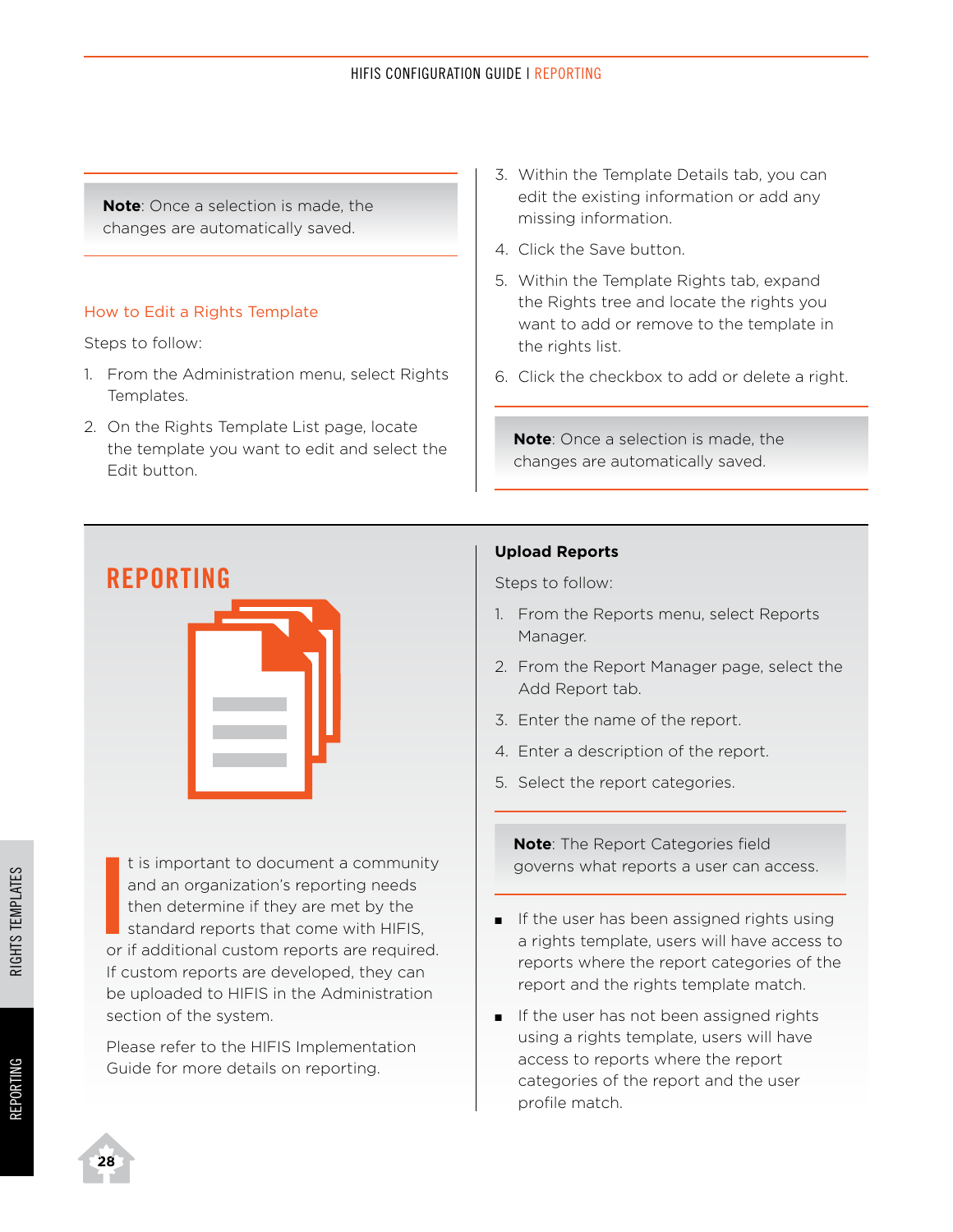- 6. Select the service providers that will have access to the report, allowing them to generate corresponding reports.
- 7. Click the Browse button to select which report file you want to upload.
- 8. Click the Upload button.

#### **Report Access Management**

There are two scenarios for a user to have access to a given report.

#### Scenario 1: User has been granted system rights using a Rights Template

If the user's access rights were assigned using a Rights Template (as discussed in [How to Assign](#page-27-0)  [Rights to a User\)](#page-27-0):

- 1. The Report Categories selected on the Rights Template assigned to the user must match one of the Report Categories selected when uploading the report.
- 2. The user must be assigned a Rights Template that includes the Report Category at the service provider for which they want to run the report the service provider must match one of the service providers selected when uploading the report. (See How to Assign Rights to a User.)

#### Scenario 2: User has been granted system rights by assigning individual rights (not using a Rights Template)

If the user's system rights were assigned by assigning individual rights rather than by using a Rights Template (as discussed in How to Assign Rights to a User):

1. The Report Categories selected on the user's account must match one of the Report Categories selected when uploading the report.

2. The user must be assigned rights at the Service Provider for which they want to run the report (see How to Assign Rights to a User).

#### **Reporting FAQs**

1. A user is trying to run a report. On the Report Parameters screen, the service provider for which they're trying to run the report isn't appearing in the list displayed in the Enter Service Providers field. Why not?

There are several reasons this might occur, including:

- **n** The Rights Template assigned to the user for that service provider doesn't include the Generate Reports right. It will need to be added to the Rights Template to enable the user to run the report for the service provider.
- The user has been assigned rights (either through a Rights Template or individual rights), but not at the service provider for which they want to run the report.
- 2. A user can see and edit the details of Client Management transactions (e.g. Case Management) for a service provider for which they are not logged in. Why?

In this case, the user will have been assigned the view and edit rights for another HIFIS Service Provider. Even though they are not currently logged into that service provider, the rights are applied to all records at the HIFIS Service Provider for which the right was granted.

3. I want to set up a user so they can only run a specific report for specific service providers. How do I do this?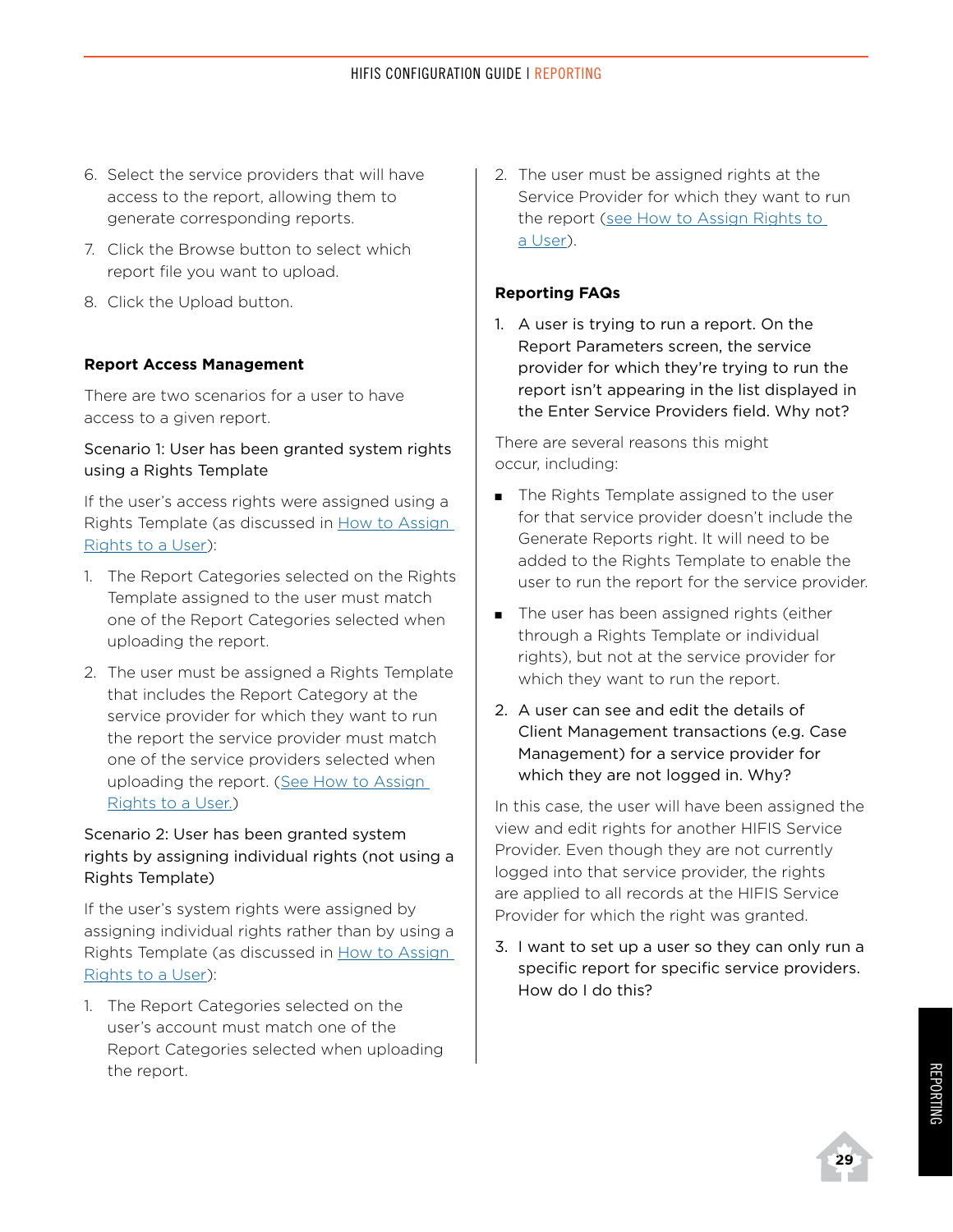To set this up:

- a. In Administration Look-up Tables, add a new/unique value to the Report Categories look-up table.
- b. Edit the report to which you want the user to have access — add the new Report Category to the report.
- c. Create a Rights Template that includes:
	- **n** The new Report Category
	- $\blacksquare$  The service providers for which you want the user to be able to run the report
	- **n** The Generate Reports right
- d. Assign the Rights template to the user for the service providers for whom you want them to be able to run the report.

#### **Housing Continuum**



The Housing Continuum module allows the administrator to assign a categorical rank for various housing types in order to track a client's progress out of homelessness.<br>Categories to be used in a housing continuum he Housing Continuum module allows the administrator to assign a categorical rank for various housing types in order to track a client's progress out of homelessness. (e.g. emergency shelter, supportive housing) need to be defined prior to implementing HIFIS. Once the categories have been defined, it is also necessary to identify which specific housing types belong in each category.

**Note**: The Housing Continuum can be changed and updated as definitions and priorities evolve.

#### **Enter and Manage Housing Continuum**

#### How to Add a Housing Continuum

Steps to follow:

- 1. From the Administration menu, select Housing Continuum.
- 2. On the Housing Continuum List page, select Add Housing Continuum.
- 3. Enter the name of the housing continuum.
- 4. Click the Save button.

#### How to Add a Housing Continuum Category

- 1. From the Administration menu, select Housing Continuum.
- 2. On the Housing Continuum List page, locate the Housing Continuum to which you want to add a category and select the Manage button.
- 3. On the Manage page, select the Add Category button.
- 4. Enter the name of the category.
- 5. If applicable, select the housing types to be included in the housing continuum category.
- 6. Click the Save button.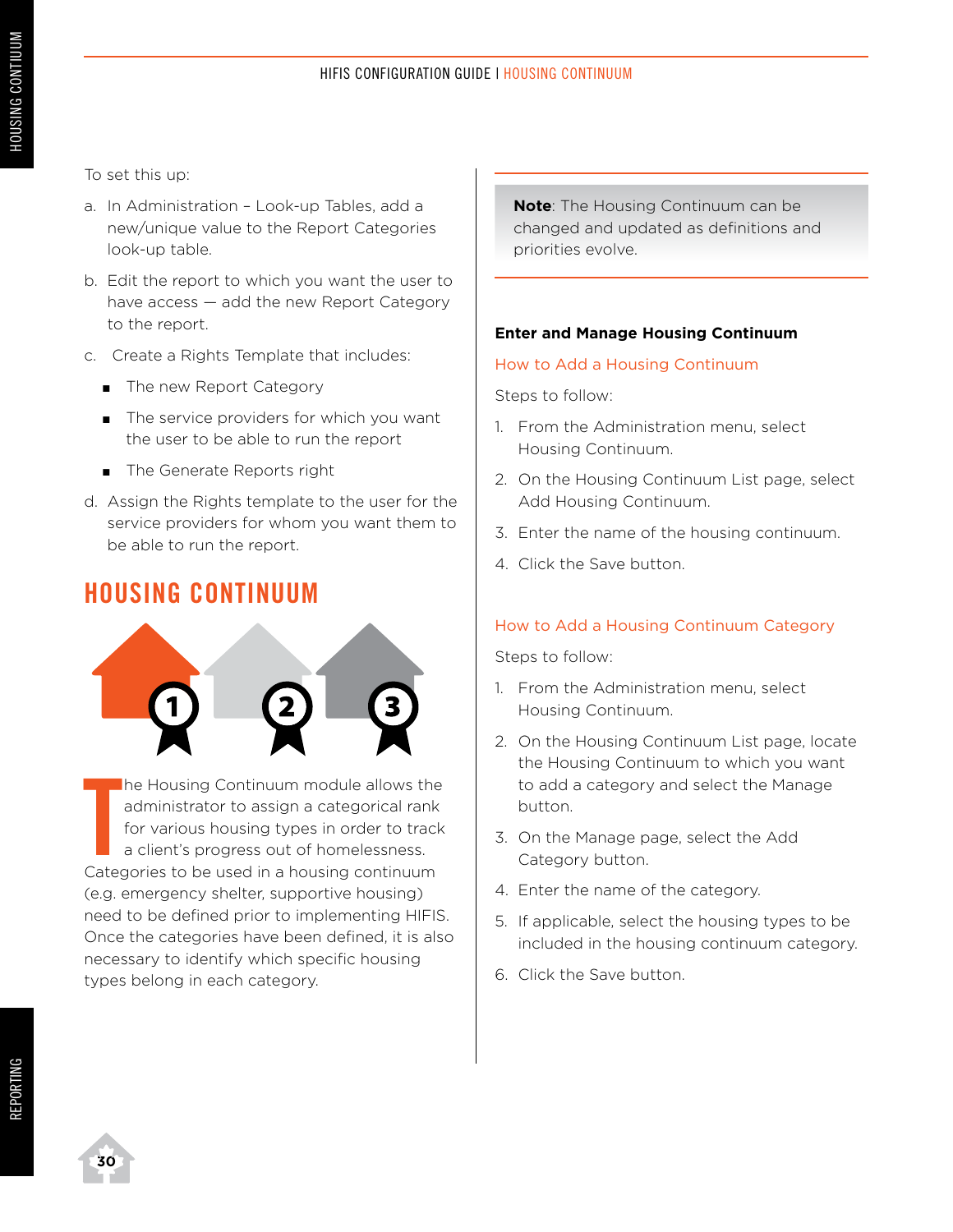#### HIFIS CONFIGURATION GUIDE | HOUSING CONTINUUM

#### How to Change the Order of Housing Continuum Categories

Steps to follow:

- 1. From the Administration menu, select Housing Continuum.
- 2. On the Housing Continuum List page, locate the Housing Continuum you want to modify and select the Manage button.
- 3. On the Manage page, select the Change Category Order button.
- 4. On the Change Category Order page, click and drag the categories to change the order.
- 5. Click the Save button.

#### How to Edit a Housing Continuum Category

Steps to follow:

- 1. From the Administration menu, select Housing Continuum.
- 2. On the Housing Continuum List page, locate the Housing Continuum you want to modify and select the Manage button.
- 3. On the Manage page, locate the category you want to modify and select the Edit button.
- 4. On the Update Category page, you can edit the existing information or add any missing information.
- 5. Click the Save button.

#### How to Delete a Housing Continuum Category

Steps to follow:

- 1. From the Administration menu, select Housing Continuum.
- 2. On the Housing Continuum List page, locate the Housing Continuum from which you want to delete a category and select the Manage button.
- 3. On the Manage page, locate the category you want to delete and select the Delete button.
- 4. Select Delete from the confirmation pop-up window.

#### How to Add a Housing Type to a Housing Continuum Category

- 1. From the Administration menu, select Housing Continuum.
- 2. On the Housing Continuum List page, locate the Housing Continuum to which you want to add a category and select the Manage button.
- 3. In the Manage page, locate the housing continuum category to which you want to add a housing type and select the Edit button.
- 4. Click in the Housing Types field and select the housing type(s) you want to add to the category.
- 5. Click the Save button.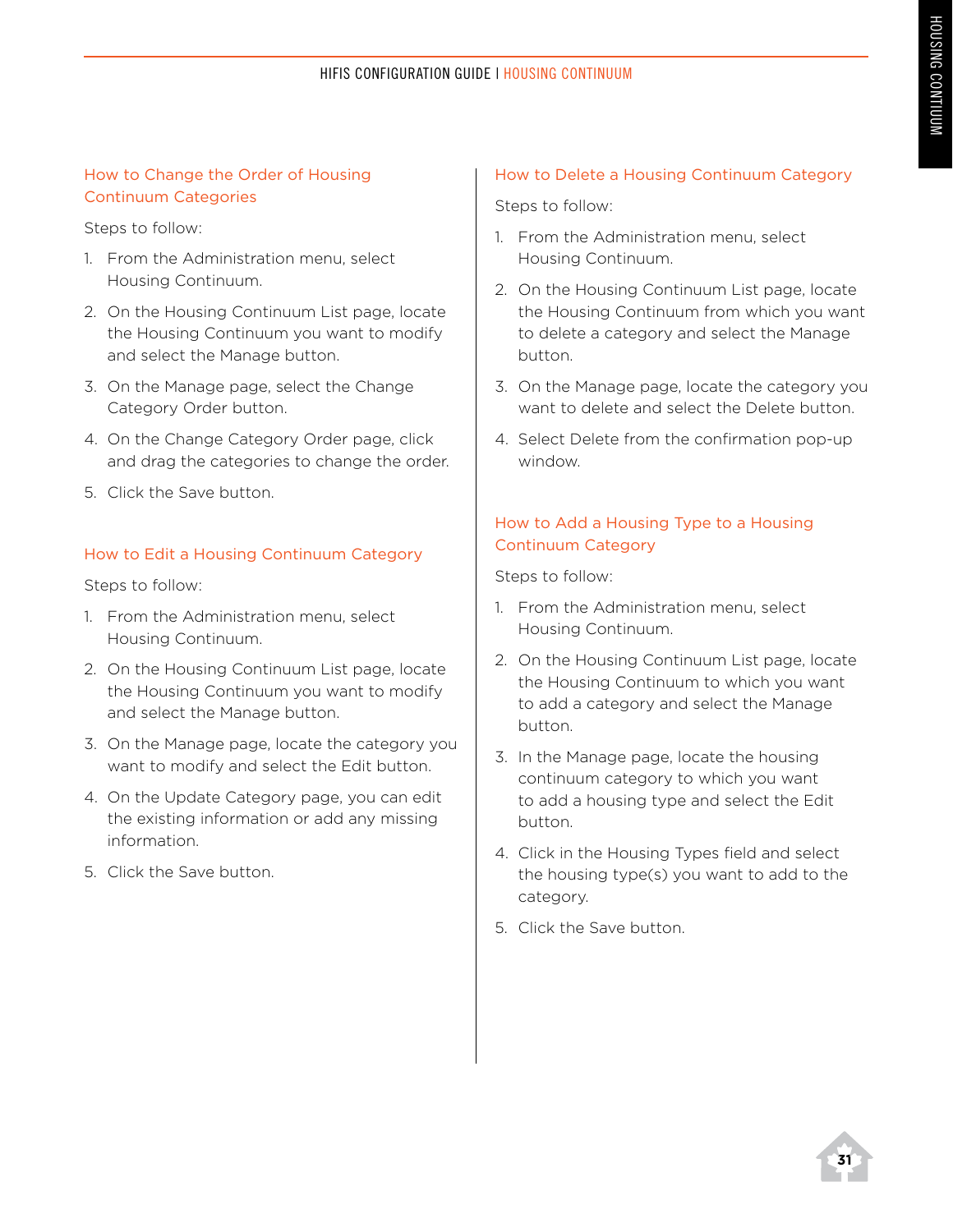# **Look-Up Tables**

The Look-up Tables module is used to add, edit or remove any of the look-up values that appear in the drop-down lists throughout HIFIS. The configurat of look-up tables allows the Administrator he Look-up Tables module is used to add, edit or remove any of the look-up values that appear in the drop-down lists throughout HIFIS. The configuration to make changes to values, not the tables themselves. For example, it is not possible to add a look-up table. It is, however, possible to consider the configuration of custom tables. Also, it is not possible to delete a table, but it is possible to consider changing to inactive the field associated to the table.

Note: Certain drop-down lists and their standard values are mandatory by ESDC and therefore cannot be modified (e.g., the non-directly identifiable data fields that are provided to ESDC).

Please refer to the *HIFIS Implementation Guide* for information about determining look-up values in Drop-Down Menus and Look-up Table Values (section 2.4.2.4).

#### **Enter and Manage Look-Up Table Values**

#### How to Add a Look-Up Value

Steps to follow:

- 1. From the Administration menu, select Look-up Tables.
- 2. On the Look-up Table List page, locate the table to which you want to add a value and click the Customize Look-up Table Values button.
- 3. On the Customize Look-up Table Values page, select Add Look-up Value for the content to expand.
- 4. Enter the English and French name of the look-up value.
- 5. Select the roll-up value of the look-up value.
- 6. Indicate whether or not the look-up value is active.
- 7. If applicable, select additional service providers that should be subscribed to the look-up value.
- 8. Click the Save button.

**Note**: The look-up value will now appear in the Existing Look-ups table.

**32**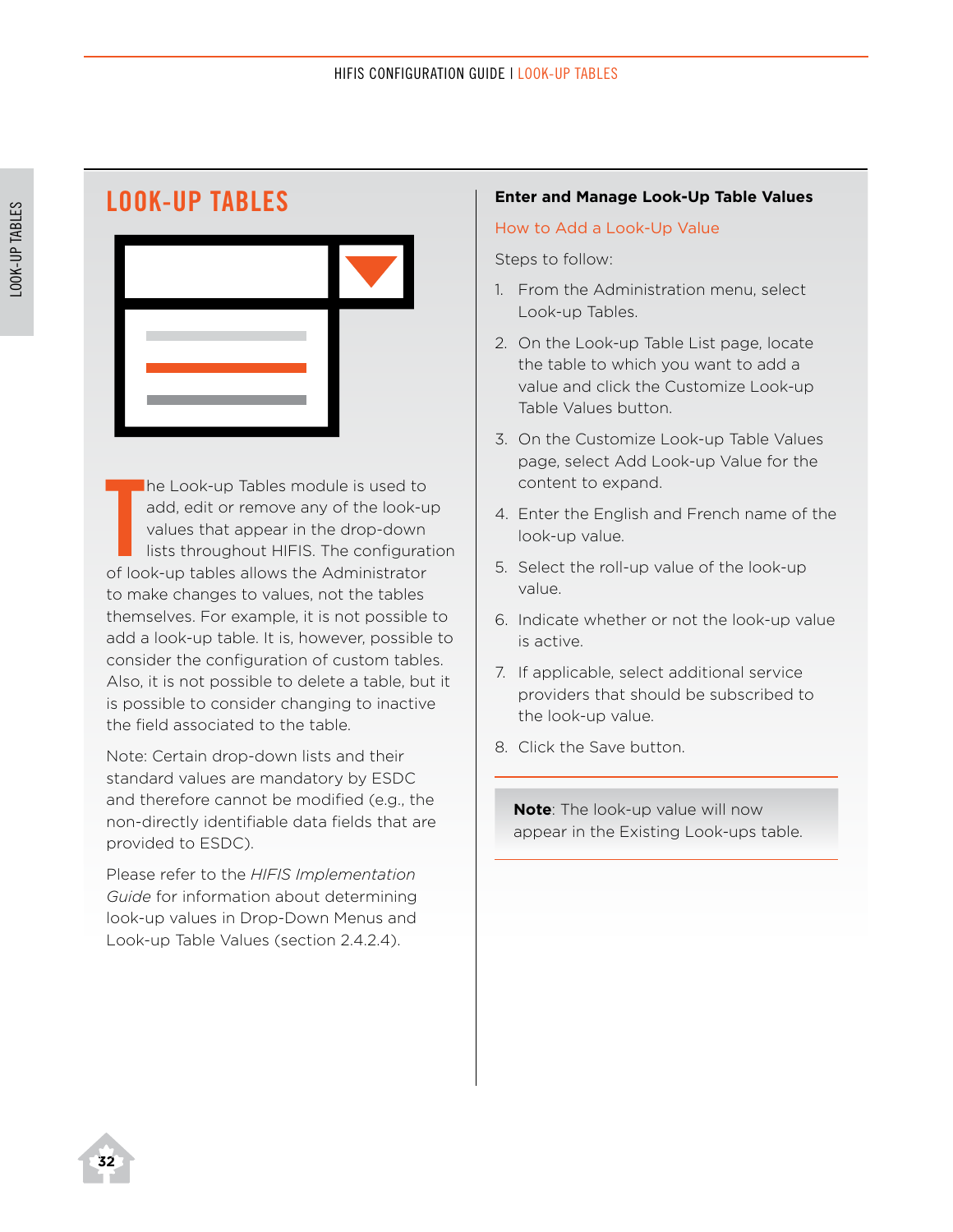#### How to Deactivate a Look-Up Value

Steps to follow:

- 1. From the Administration menu, select Lookup Tables.
- 2. On the Look-up Table List page, locate the table you want to modify and click the Customize Look-up Table Values button.
- 3. On the Customize Look-up Table Values page, locate the look-up you want to deactivate and select the Unsubscribe button.

**Note**: Once a selection is made, the changes are automatically saved.

#### How to Edit a Look-Up Table Value

Steps to follow:

- 1. From the Administration menu, select Lookup Tables.
- 2. On the Look-up Table List page, locate the table in which the field you want to modify is found and click the Customize Look-up Table Values.
- 3. On the Customize Look-up Table Values page, locate the look-up you want to modify and click the Edit button.

**Note**: Users, with necessary rights, can only modify look-up values that have been added at the service provider to which they are connected.

4. On the Edit Look-up Value page, you can edit the existing information or add any missing information.

5. Click the Save button.

#### How to Edit the Look-Up Table Order

Steps to follow:

- 1. From the Administration menu, select Lookup Tables.
- 2. On the Look-up Table List page, locate the table for which you want to modify the table order and click the Customize Look-up Table button.
- 3. On the Customize Look-up Table Values page, click the Sort Look-up Table Values button.
- 4. From the Sort Look-up Table Values screen, modify the order of the fields by selecting and dragging the fields up and down the list or click the Alphabetical Order button to sort the values alphabetically.
- 5. Click the Save button once the modifications to the look-up table order are complete.

## **Directory of Services**



The Directory of Services module is used<br>to record the location and contact<br>information for various places used<br>in multiple HIFIS modules, such as a<br>pharmacy for when adding medication records he Directory of Services module is used to record the location and contact information for various places used in multiple HIFIS modules, such as a or a school for education records.

**33**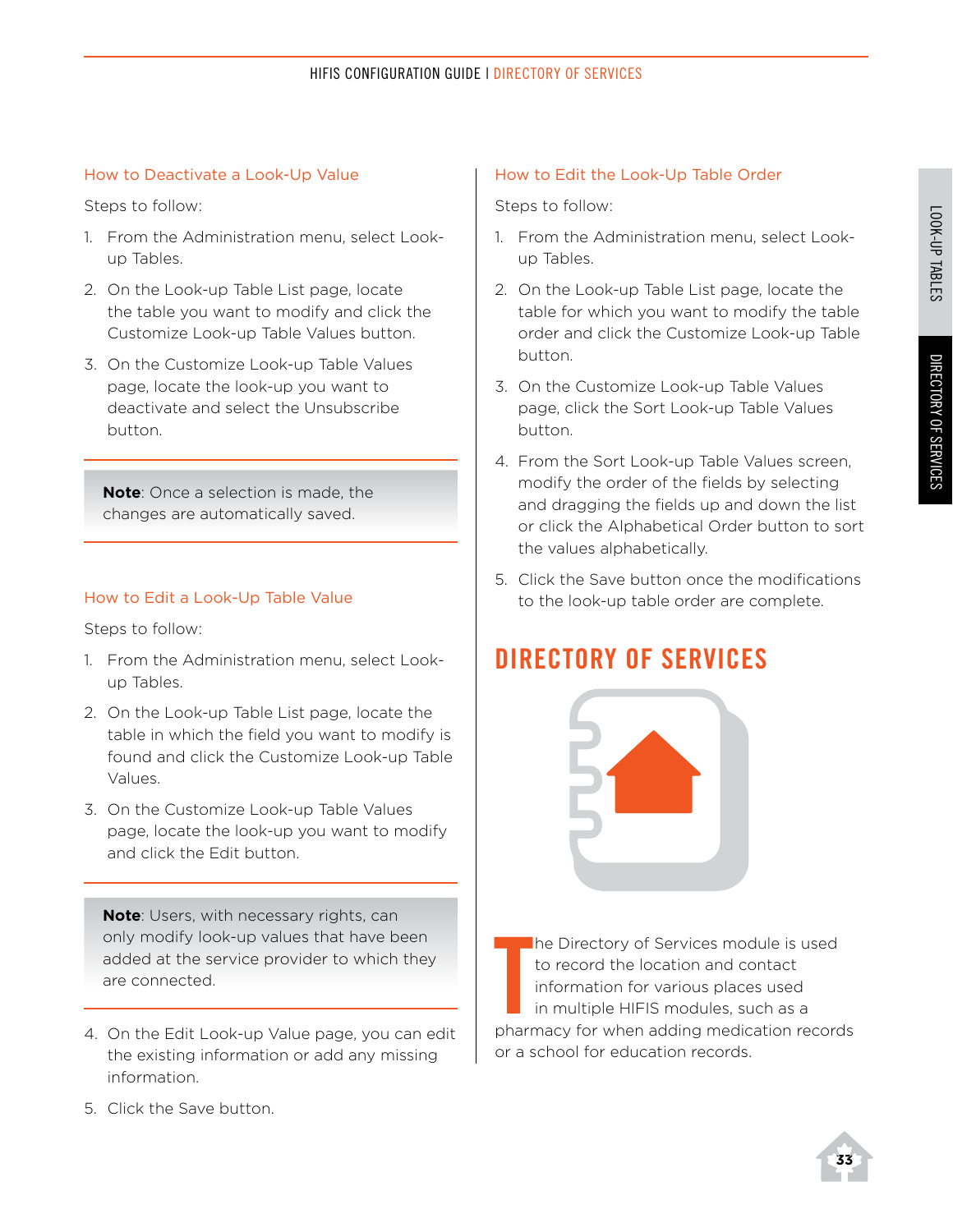For those familiar with HIFIS 3.8, the Referrers module found in the Localised Tables menu has been implemented into the Directory of Services module.

It is important to organize and create the most commonly used places in HIFIS during the initial set up of the system. After the system is implemented, users who have the rights can continue to enter new places into the system as they are identified.



Adding entries to the Directory of Services is how the Referred To and Referred From dropdown lists are populated.

Please refer to the *HIFIS Implementation Guide* for information about determining places to enter in the Directory of Services in Determine Places in Directory of Services (section 2.4.2.5).

#### **Enter and Manage Places in the Directory of Services**

#### How to Add a Place

Steps to follow:

1. From the Front Desk menu, select Directory of Services.

- 2. On the Directory of Services page, click the Add Place button.
- 3. Enter the place's name.
- 4. Select the type of place.
- 5. If applicable, select the type of services offered.
- 6. Indicate whether or not the place is active.
- 7. If applicable, add people who may be associated with this place.
- 8. Select the referrer category type.
- 9. Indicate whether clients can be referred from and/or to this place.
- 10. If applicable, add any additional information concerning the place in the Comments field.
- 11. Enter the place's Country, Province/Territory and City. If applicable, enter the place's address by entering information in the Address Line 1, Postal Code and Geographic Region fields.
- 12. Click the Save button.

#### How to Edit a Place Record

- 1. From the Front Desk menu, select Directory of Services.
- 2. On the Directory of Services page, locate the place you want to modify and click the Edit button.
- 3. On the Place Details page, you can edit the existing information or add any missing information. Click the Save button.
- 4 Add Click Save button